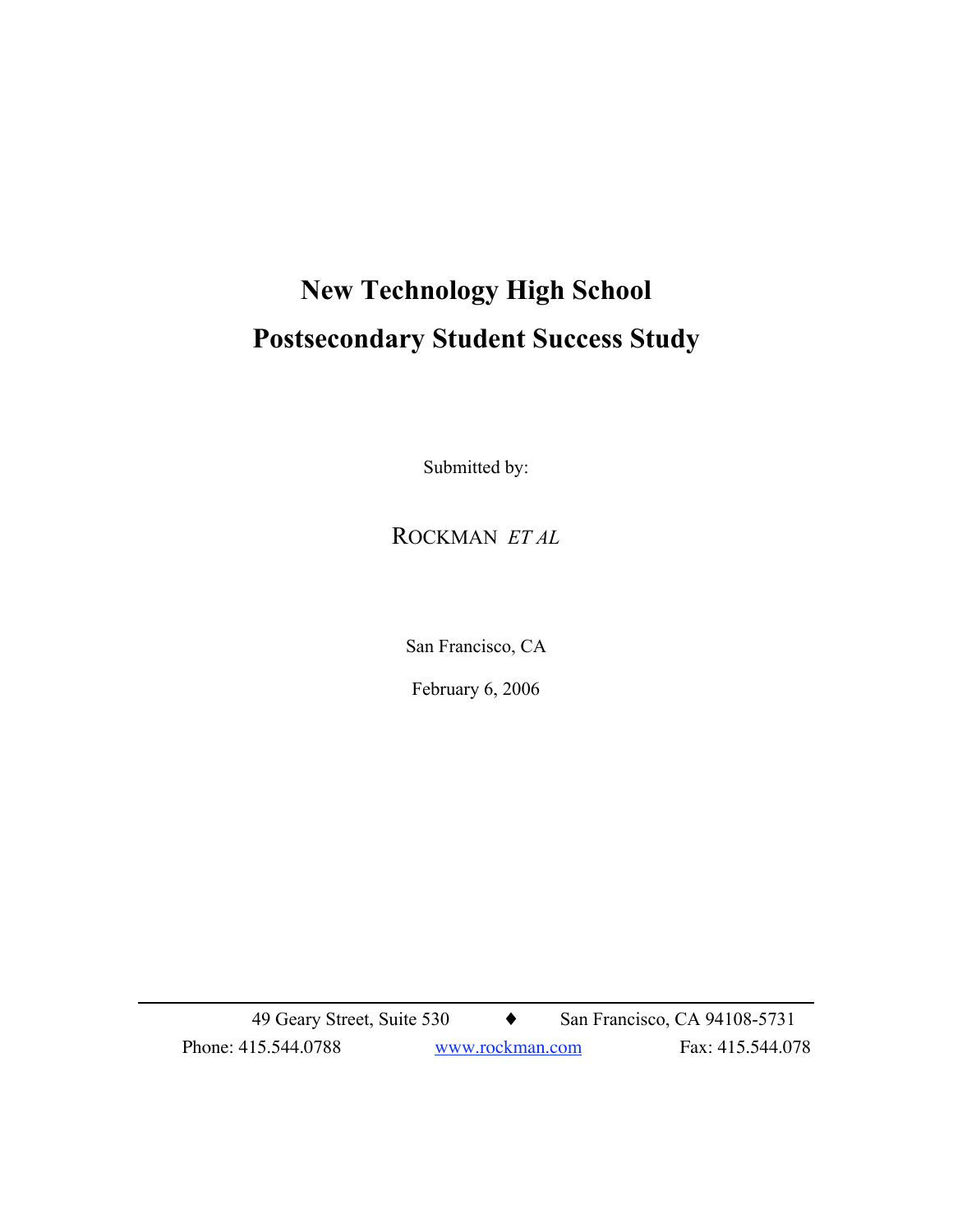# **New Technology High School Alumni Study**

## **EXECUTIVE SUMMARY**

#### **Purpose**

ROCKMAN *ET AL* conducted a six-month study of New Technology High School (NTHS) alumni for the New Technology Foundation (NTF). The study was designed to gather feedback from NTHS graduates regarding their postsecondary education and/or career, 21<sup>st</sup> Century skills, knowledge and use of technology, and on what they valued most about their NTHS experience. Results of the study will provide insights for other schools in the NTHS Network and for those interested in adopting its principles.

#### **Methodology**

Evaluators met with NTF representatives to design a survey specifically for NTHS graduates. Both quantitative and qualitative feedback was collected from the 244 responding alumni. Questions focused on alumni's postsecondary education, job/career status, overall preparation from attending NTHS, technology skills and use preparation, and on the impact of the NTHS program on their postsecondary education and career.

## **Participants**

Requests were sent to 658 graduates of New Technology High School. A total of 244 alumni responded to the request to complete an online or paper survey, yielding a response rate of 37%. The initial response rate was lower, but a sample of nonrespondents was surveyed again and increased our confidence in the reported data provided by more than one-third of the school's alumni.

## **Findings**

NTHS believes that an effective education should include the key elements of a  $21<sup>st</sup>$ Century education. These elements enhance the core academic subjects while motivating and engaging students through real-world examples and applications. Students learn problem solving and communication skills, interpersonal and information skills, and use  $21<sup>st</sup>$  Century tools within the content and context of their high school program.

Feedback from responding alumni strongly suggests that the NTHS program is based on the  $21<sup>st</sup>$  Century principles. Alumni reported the use of appropriate technologies by their teachers for communication, and as tools for learning. A majority of graduates rated the use of technology as very valuable to their personal academic and career successes. Additionally, graduates believed that the overall environment of the school led to successful decision-making about postsecondary education and an ultimate profession. Of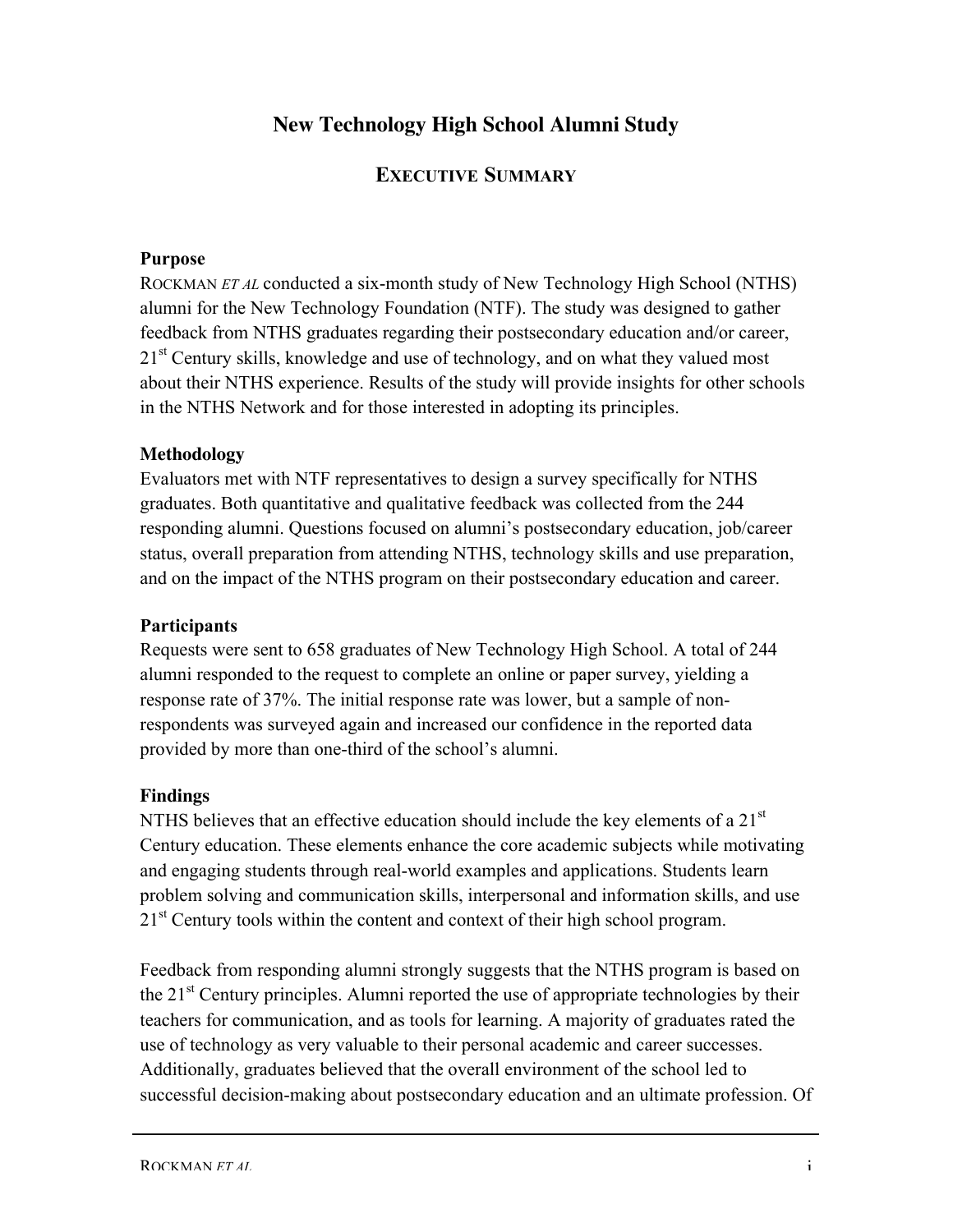particular value was the project-based curriculum, which integrated real-world skills and experiences within the core subject areas. Respondents mentioned acquiring collaboration skills, problem solving skills, and communication skills, all of which resulted in graduates developing critical thinking skills.

Alumni were asked to think about the various NTHS program components and to rate how valuable each component was in helping respondents achieve each of three personal stages – 1) successfully graduating high school, 2) being successful in college or other postsecondary schooling, and 3) in preparing for a career. On average, responding alumni rated each component of the program as valuable to very valuable for high school, postsecondary schools, and career success. Alumni were quite positive about the impact of the high school program, specifically 90% or more of the respondents rated nearly all the components in the valuable to very valuable ranges. The very high ratings underscore the importance of the following characteristics embedded in the program and curriculum:

- Using technology as a tool for learning, communicating, and work.
- Experiencing an environment that required high levels of personal responsibility, respect for others and time management.
- Using real world projects to make classroom learning relevant and interesting.
- Regularly presenting information in front of groups.
- Having a one to one computer ratio in the classrooms.
- Taking college courses while still in high school.
- Working with teams on large projects (collaboration).
- Attending a small school where you are well known by peers and teachers.

Responding alumni also indicated that integrating technology within the NTHS program significantly impacted their ability to succeed in college or in other postsecondary schooling, and was valuable in preparing them for finding success in the workplace. Respondents also believed that the overall NTHS environment was a significant asset in their postsecondary education and in their career.

Alumni also credited the requirement of taking college level courses in high school as a key component of the program. They felt prepared to handle college knowing in advance what would be expected of them. Some alumni mentioned that the courses helped them decide on a major, others mentioned that "taking college classes in high school gets you further ahead and also prepares you to be more motivated throughout your whole life."

The project-based curriculum, which included learning to make presentations to groups of other students, teachers, and community members, was considered the second most valuable component of the program. Respondents appreciated that project-based learning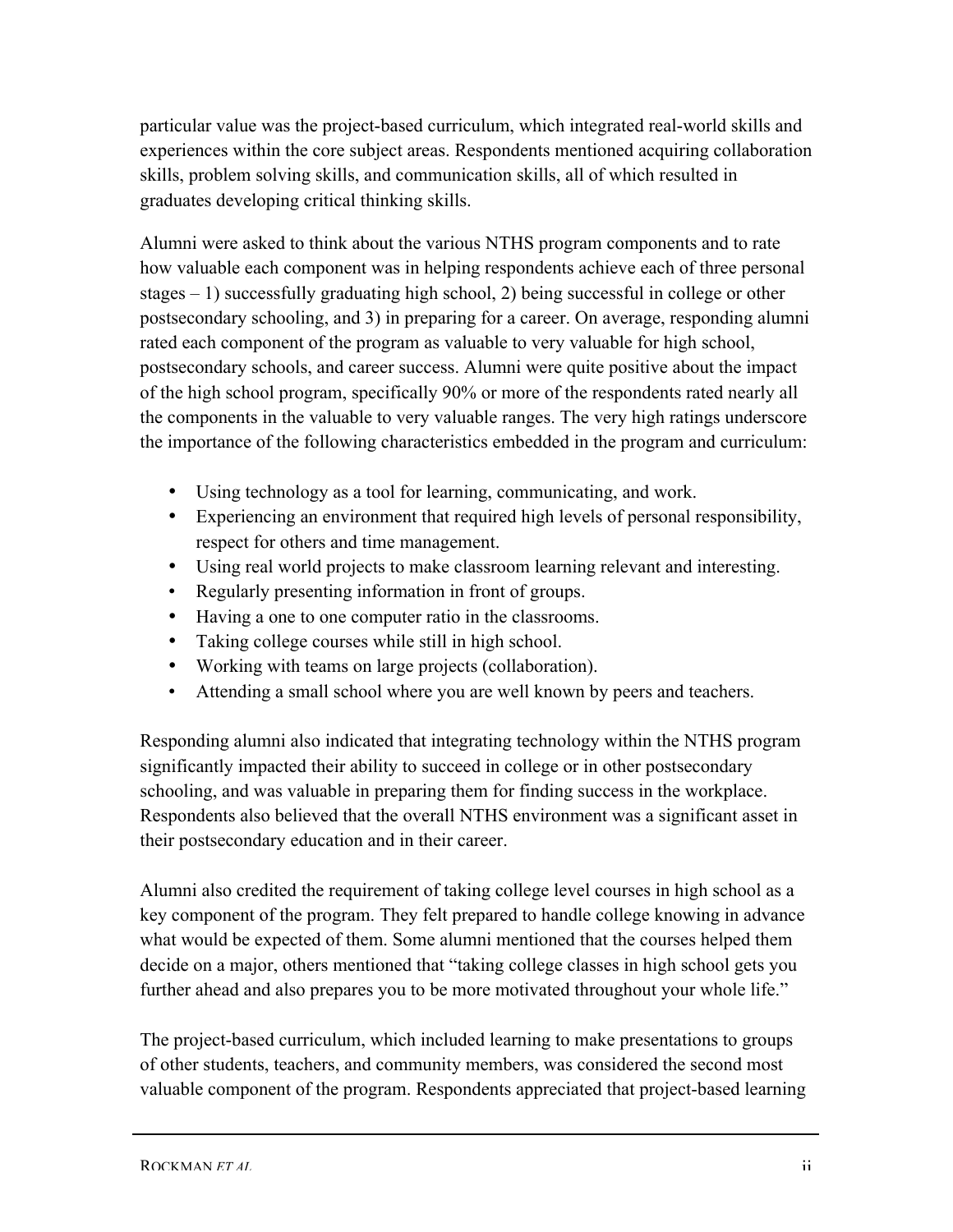allowed them to develop and use their personal learning styles, and that this methodology made learning meaningful "because it gives you the incentive to work hard on a project in order to complete it to the best of your ability as you know there is real-world relevance to the end product."

Alumni also pointed out the impact of the curriculum and its components once they began working. One respondent commented, "The concept of personnel management, time management, research and development and presentation skills are infinitely valuable in my progress as a professional." Others noted that they learned to work within groups, with people of different skills, "regardless of if you like them or got along."

An important component of a  $21<sup>st</sup>$  Century education and goal of NTHS is to support the local business community and economy by "preparing students to successfully compete in an information-based, technologically advanced society." Respondents listed postsecondary majors within the Social Sciences, Humanities, Science/Engineering, Business, Technology, and the Arts disciplines. The range of studies suggests that the high school program/curriculum is meeting that goal. Additionally, another national goal is to increase the number of college graduates who pursue careers in science, technology, engineering and mathematics (STEM). NTHS alumni feedback revealed that 43% of the male respondents and 37% of the female respondents were either preparing for, had prepared for, or were working in STEM related careers.

Graduates of New Technology High School consider themselves capable of working in a  $21<sup>st</sup>$  Century setting, of having the self-management skills to make decisions and engage in challenging curricula and jobs. Alumni believe that the level of technology competency they attained from New Technology High School prepared them to move comfortably through a high technology, competitive environment with confidence.

Data discussed in the report that follows suggest that New Technology High School is meeting the academic and skill needs of its  $21<sup>st</sup>$  Century students. Overall feedback indicated that:

- 89% of the responding alumni attended a 2-year or 4-year college/university or professional or technical institute.
- 92% of respondents have applied some or a great deal of what they learned at NTHS to their postsecondary education or career.
- 96% of the respondents would choose to attend NTHS again.
- 40% of the alumni respondents were either majoring in STEM fields or were working in STEM professions.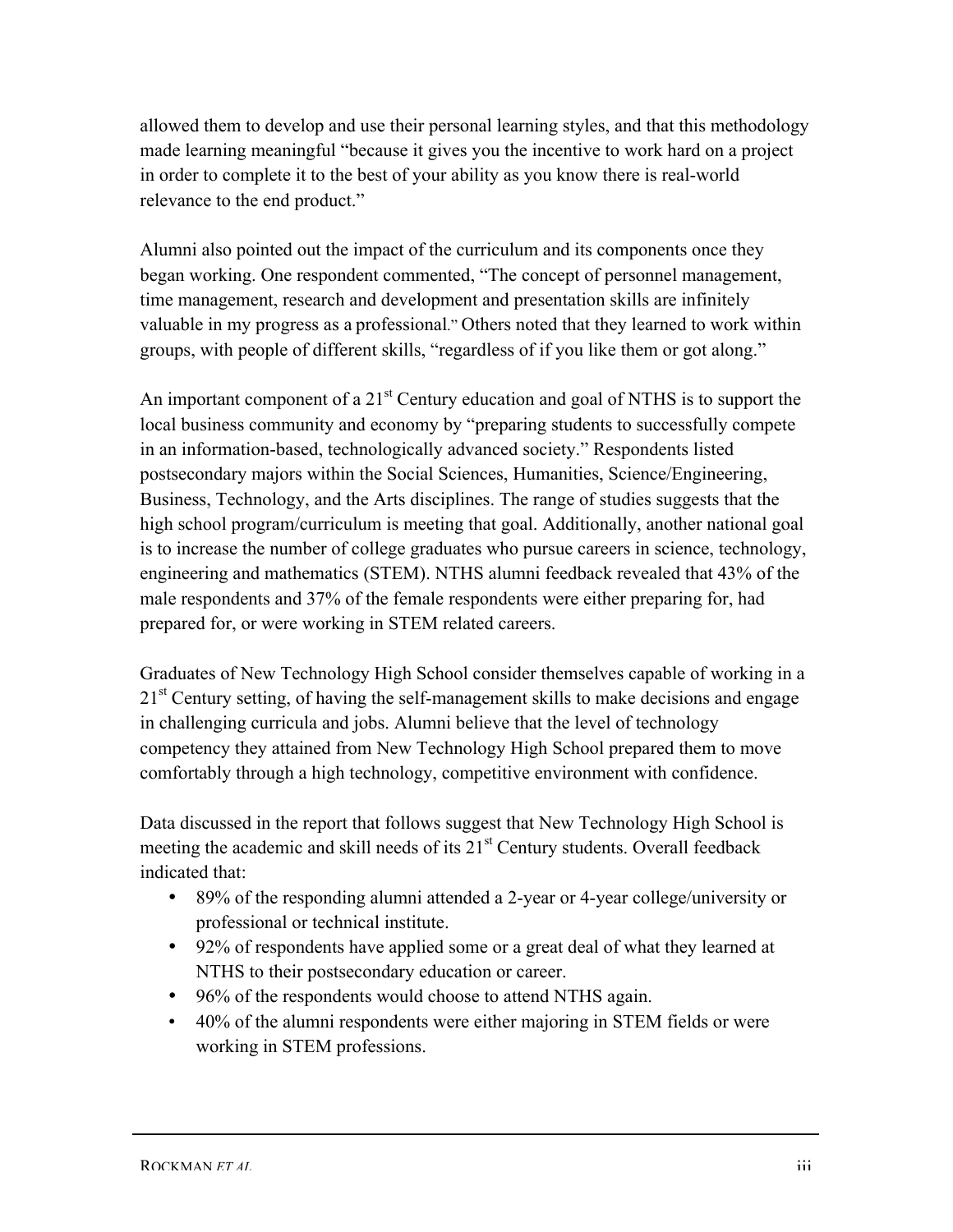## **INTRODUCTION**

At the urging of the local business community concerned about economic development in the region, New Technology High School (NTHS) opened in Napa in 1996 as an alternative public, small, high school. Until the 2004-2005 school year, NTHS was a twoyear school serving only juniors and seniors. In the fall 2004 freshmen were added, and beginning in fall 2005 NTHS serves as a four-year high school.

The New Technology Foundation (NTF) was established in 1999 to assure the flagship status of NTHS and to foster and support a network of high schools nationwide modeled on the Napa school. While the Foundation and the high school had anecdotal data that suggest that NTHS's program impacts graduates of the program in a positive way, the NTF leadership decided that a more formal study was needed to validate the effectiveness of the program. NTF contracted with ROCKMAN *ET AL* to perform the Postsecondary Student Success Study. The goal of the study was to gather feedback from the Napa NTHS alumni about their experience while attending NTHS. Specifically, NTF was interested in the impact that the technology, social, and academic skills they acquired through the program had on their postsecondary education and/or career.

Data generated through the study is expected to help refine the NTHS model and provide insights of the value of the program to other schools in the NTHS Network.

ROCKMAN *ET AL* conducted the evaluation by gathering feedback on key aspects of the NTHS program from Napa NTHS alumni. This report presents the evaluation findings from data collected from January through June 2005.

## **METHODOLOGY**

ROCKMAN *ET AL* evaluators met with NTF representatives to design a survey (see Appendix) for NTHS graduates. Evaluators then finalized the survey and placed it on the ROCKMAN server. Questions on the survey focused on gathering alumni demographic information, their secondary, postsecondary and career goals, the value of the primary characteristics of the program, and their technology preparation.

NTHS alumni were either contacted by email and asked to access an online survey, sent a paper version of the online survey if no email address was available, or telephoned and completed the survey as an interview. New Technology Foundation staff was responsible for providing both email and postal addresses. Evaluators attempted to reach a total of 658 graduates from 1998 – 2004, however many email bounced back, mailed surveys were returned and phone numbers were disconnected. The initial response rate was 22%; consequently, evaluators resampled the group of non-respondents and successfully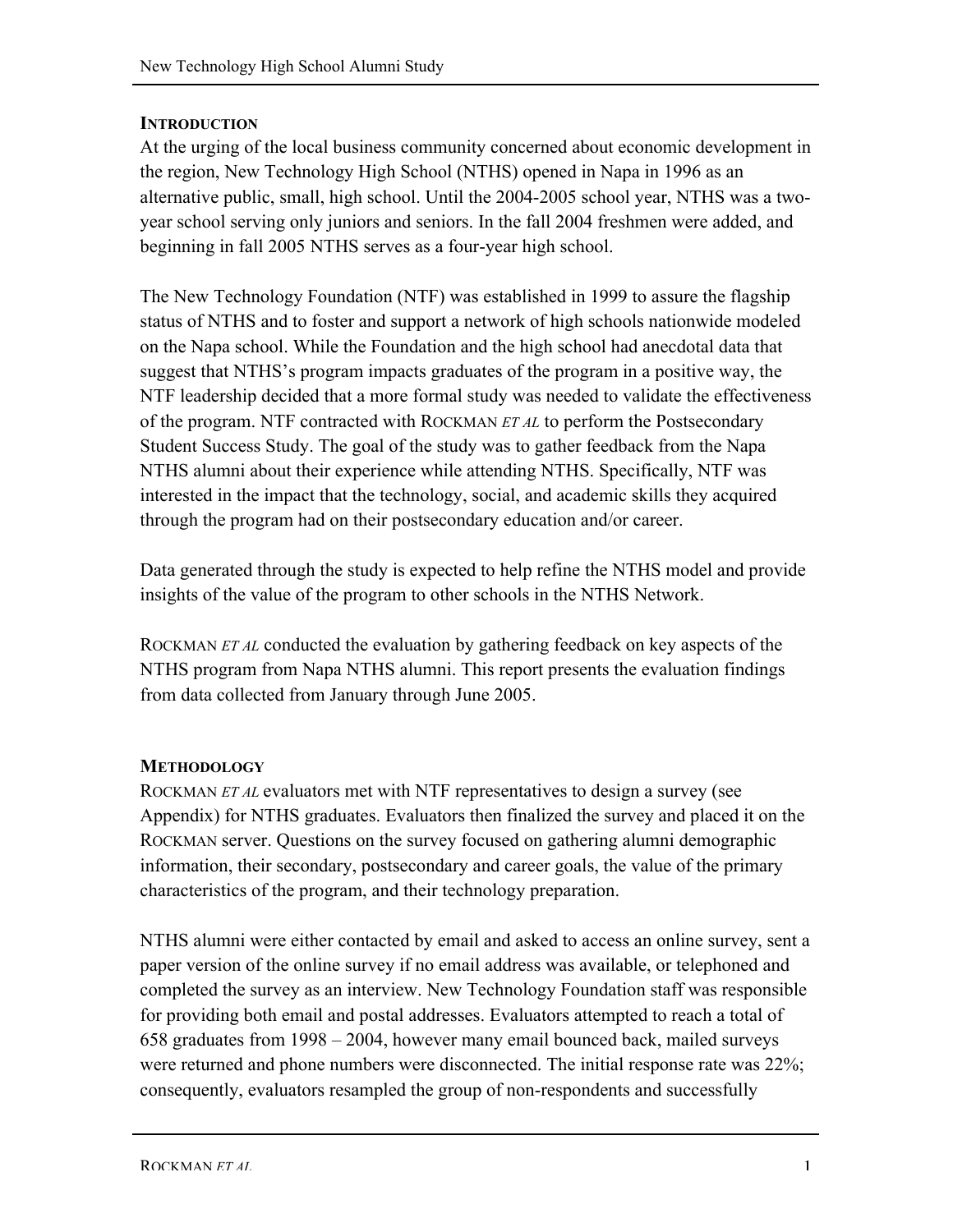contacted an additional 15%. The data from the second sample paralleled the data collected from the first sample, allowing for confidence in the data reported in the Findings Section below.

As an incentive to submitting the survey, each respondent was entered into a drawing for one of five Amazon.com gift certificates valued at \$50.00.

## **RESPONDENT DEMOGRAPHICS**

A total of 244 alumni responded by completing a survey, a 37% response rate. Sixty percent of respondents were male and forty percent were female.

The distribution of respondents by year of graduation was relatively even (see Table 1). Each class had approximately 100 students enrolled. Ninety percent of the respondents attended NTHS for two years, ten percent attended only one year.

| $1.1$ creating of responsions by $1.00$ cm or statement $1.1$ |                              |                              |  |  |  |  |
|---------------------------------------------------------------|------------------------------|------------------------------|--|--|--|--|
| <b>Year graduated</b>                                         | <b>Number of respondents</b> | Percent of total respondents |  |  |  |  |
| 1998                                                          | 29                           | 12%                          |  |  |  |  |
| 1999                                                          | 37                           | 15%                          |  |  |  |  |
| 2000                                                          | 34                           | 14%                          |  |  |  |  |
| 2001                                                          | 36                           | 15%                          |  |  |  |  |
| 2002                                                          | 40                           | 16%                          |  |  |  |  |
| 2003                                                          | 34                           | 14%                          |  |  |  |  |
| 2004                                                          | 32                           | 13%                          |  |  |  |  |

Table 1: Percentage of Respondents by Year of Graduation  $(N = 244)$ 

## **FINDINGS**

Evaluators designed the online survey to elicit a relatively complete picture of the NTHS graduates. Questions focused on alumni current activities, postsecondary education, job/career status, overall preparation from attending NTHS, technology skills and use preparation, and on the impact of the NTHS program.

## High School Plans

Alumni were asked to think back to their postsecondary plans prior to attending NTHS and then, if they did not follow their plans, to report what had occurred instead. Although the survey directions did not ask respondents to check all choices that applied, many did indicate that they planned to continue their education and anticipated following it with a career. As incoming  $11<sup>th</sup>$  graders most respondents (85%) planned to attend college, but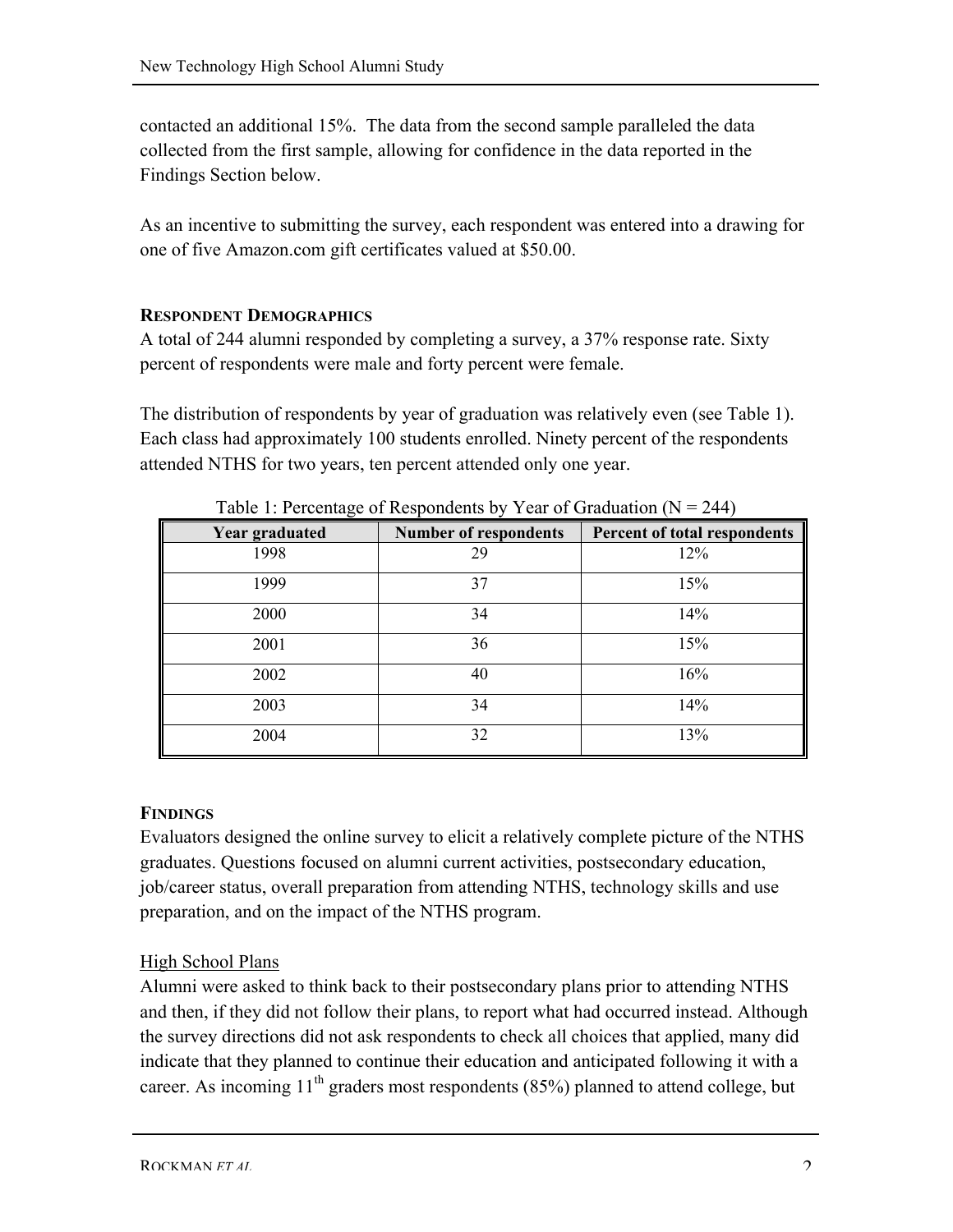were unsure of whether they were going to a 4-year or 2-year institution and chose both. Others had planned to begin a career, to attend a technical or professional school, or to join the military following graduation from NTHS.

The Napa Valley Unified School district reports that 67% of seniors have postsecondary enrollment plans, compared to 95% at NTHS (Source: Senior exit surveys given by NVUSD 2000-2005). California and the U.S. graduate 67% and 71% of high school students respectively, of which 32% in California and 34% nationally are college-ready.  $\frac{1}{1}$ Compared to other high schools in the District, and to statewide and national percentages, NTHS is meeting its vision of graduating college-ready alumni.

When asked if they had followed their plans once graduating from NTHS, 83% of the responding alumni reported that they had—either continuing their education, beginning a career (7%), or joining the military (3%). Overall, a greater percentage of the responding NTHS alumni (89%) did attend a 2-year or 4-year college/university or professional or technical institute, thus continuing their education.

Given that NTHS students are required to take college level courses as a part of the normal curriculum it is not surprising that such a high percentage of graduates attended college. Respondents commented that they felt prepared for postsecondary education based on their experience while in high school.

Of the 41 respondents who reported that they did not follow their pre-NTHS plans, 18 went to college who hadn't planned to, while another 13 alumni reported that attending NTHS impacted their change of decision to attend college.

## Postsecondary Education

NTHS can be proud of the high percentage of graduates who attended or completed a postsecondary institution. Specifically, 89% of the responding alumni attended a community college and/or a 4-year college or university, or professional or technical institute after graduating from NTHS.

Respondents were asked to indicate their highest level of education attained and to list the institution's name. Of the 79 graduates (32%) who responded to this question, 33 completed an Associate degree, 34 received a Bachelor's degree, 12 received a degree from a vocational training program and one person held a Master's degree. Alumni reported graduating from California State Universities (18), Napa Valley College (18), State Community Colleges (7), University of California (6) and private/independent

 <sup>1</sup> Greene, Jay P. and Winters, Marcus A., February 2005. *Public High School Graduation and College-Readiness Rates: 1991 – 2002*. Manhattan Institute for Policy Research, Education Working Paper No. 8.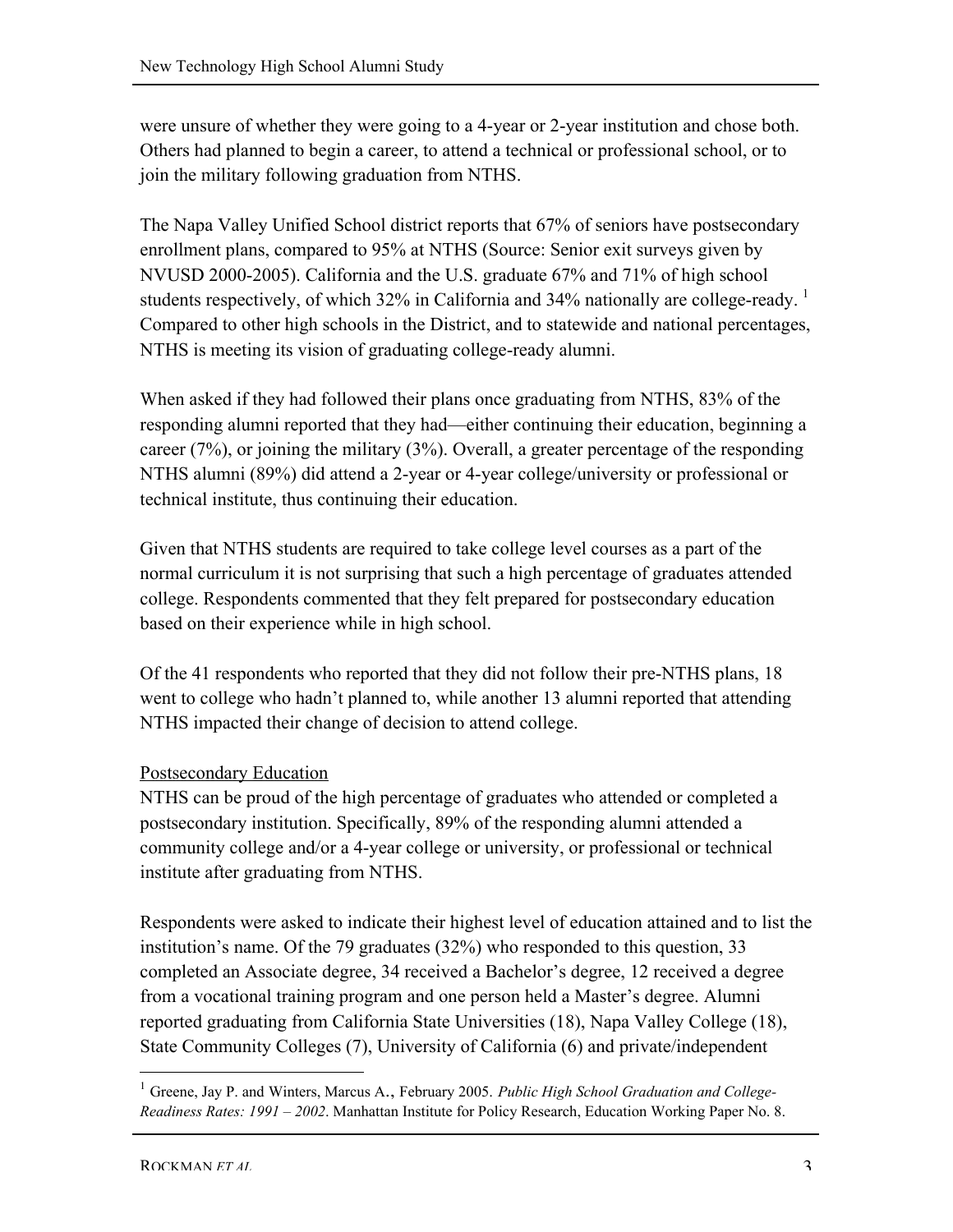colleges and universities (6). Professional/training degrees (14) included Heald and the Expression Center for New Media, a Digital Arts College.

The remaining respondents (60%) reported that they were still attending a college, university or training program at the time they completed the survey and had not yet graduated. Within this group, over one half were attending a 4-year college or university, about 30% were attending a 2-year college, three percent were in a graduate program and three percent were attending a training program.

One goal of NTHS is to support the local business community and economy by "preparing students to successfully compete in an information-based, technologically advanced society." Alumni were, therefore, asked to state their postsecondary area of study. Respondents listed a wide range of majors, listed below in Table 2, suggesting that the high school program/curriculum is meeting that goal.

| Humanities       | Social Sciences   | Science/Engineering    | <b>Business</b>  | Technology        | Arts                 |
|------------------|-------------------|------------------------|------------------|-------------------|----------------------|
| Literature $(2)$ | Education (7)     | Veterinary (3)         | Administration   | Computer          | Film (7)             |
| History $(4)$    | Political science | Nutrition              | Business/marketi | engineering $(6)$ | Art $(4)$            |
| English (4)      | (4)               | Chemistry              | ng(18)           | Digital media (2) | Graphic design       |
| Journalism (2)   | Criminal justice  | Biochemistry (3)       | Economics (2)    | Automotive        | (7)                  |
| Philosophy       | (7)               | Molecular biology (2)  | Finance          | technology        | Interior design      |
| (2)              | Social Welfare    | Nursing $(7)$          | <b>Sports</b>    | Techno-cultural   | Photography          |
| Liberal arts     | (2)               | Engineering            | management       | studies           | (2)                  |
| (3)              | Psychology (9)    | Electrical engineering | Real estate      | TV/broadcasting   | Music                |
|                  | Speech/Communi    | Civil engineering      |                  | Software          | Dance $(2)$          |
|                  | cation $(5)$      | Aerospace engineering  |                  | engineering       | Advertising (2)      |
|                  | Anthropology      | (2)                    |                  | Computer          | <b>Culinary Arts</b> |
|                  | Global studies    | Biology (2)            |                  | information       | Fashion              |
|                  | Law enforcement   | Mathematics (2)        |                  | systems           | Special effects      |
|                  | Community         | Radiology technician   |                  | Audio             | makeup               |
|                  | development       | Health                 |                  | engineering       | Sound arts           |
|                  | International     | Pharmacy               |                  |                   |                      |
|                  | relations         | Geology(2)             |                  |                   |                      |
|                  |                   | Geophysics (2)         |                  |                   |                      |
|                  |                   | Marine sciences        |                  |                   |                      |
|                  |                   | Mechanical engineering |                  |                   |                      |
|                  |                   | (2)                    |                  |                   |                      |
|                  |                   | Neuroscience (2)       |                  |                   |                      |
|                  |                   | Physics                |                  |                   |                      |
|                  |                   | Chiropractic           |                  |                   |                      |
|                  |                   | Physical Therapy       |                  |                   |                      |
| Total: 17        | Total: 39         | Total: 41              | Total: 24        | Total: 14         | Total: 30            |

Table 2: Areas of Study\* Listed by Alumni (n=149)

\*Each major equals one mention unless noted in parentheses.

Several respondents listed multiple majors; therefore, the total number of subject areas listed is greater than the number of respondents.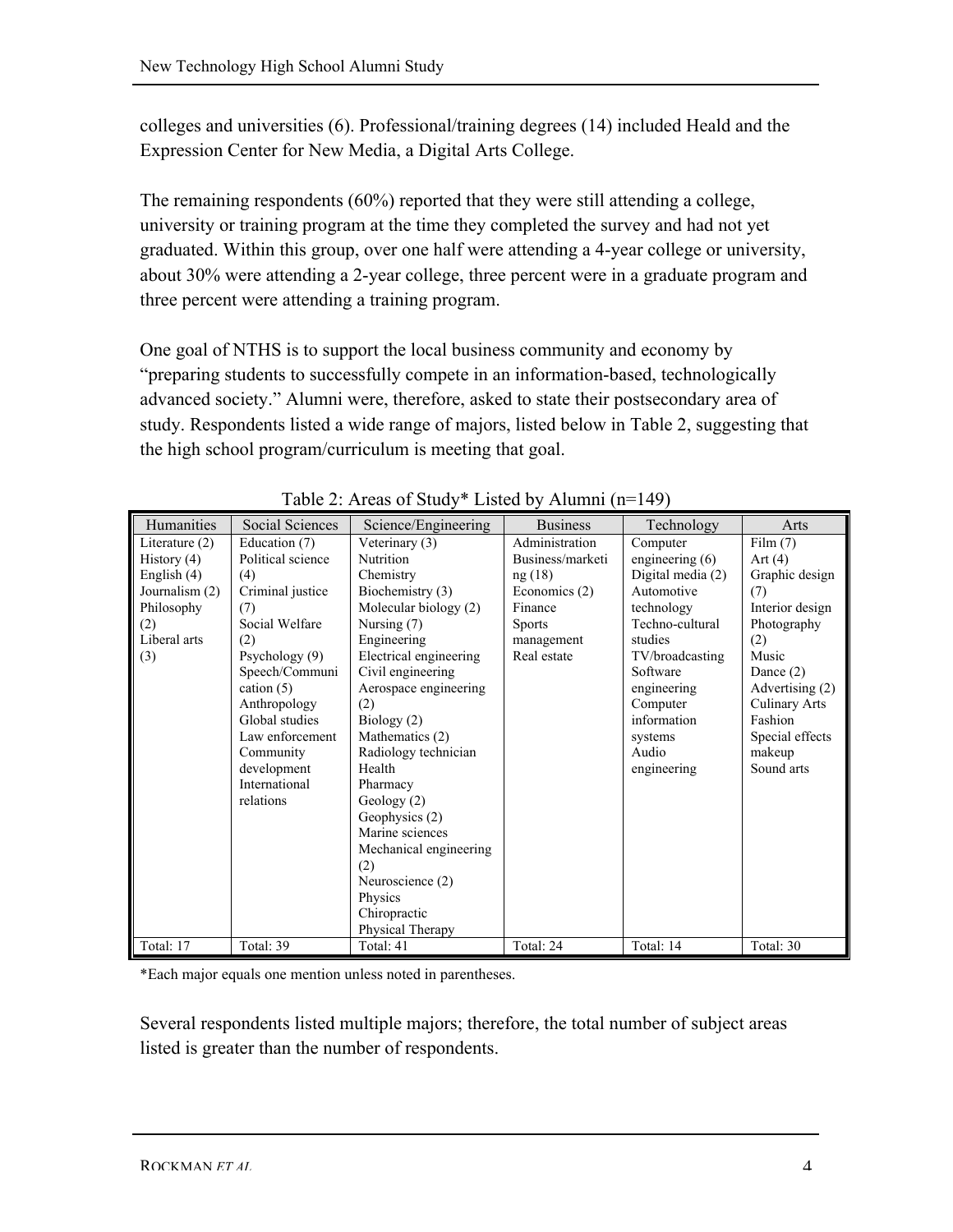## Career

One hundred ninety-eight respondents (81%) reported that they were currently working either full or part-time, or had worked following graduating from NTHS. Forty-four percent of those respondents were working full time, a third worked part-time and nine percent were not currently employed.

Alumni were also asked the level of education required for their job and their annual salary. Thirty-nine percent of respondents reported that a 2-year or 4-year college/university degree was required to work in their field, forty-three percent reported that their job did not require any education beyond high school, and twenty-four percent reported that a training program was required.

The majority of respondents (57%) earned an annual salary less than \$30,000, twentyfive percent earned from \$30,000 to \$50,000, twelve percent earned between \$51,000 and \$75,000 and six percent earned over \$76,000.

Analysis also indicated that 60% of the respondents attending a postsecondary institution at the time that they completed the survey also reported that they were working. This result explains the large number of lower salaried occupations that were reported, as these individuals had not yet completed their degree or training.

Responding alumni who answered that they were working or had worked, were asked to state their occupation. Table 3, on the next page, shows the variety of careers and occupations held by graduates (not all graduates stated their profession).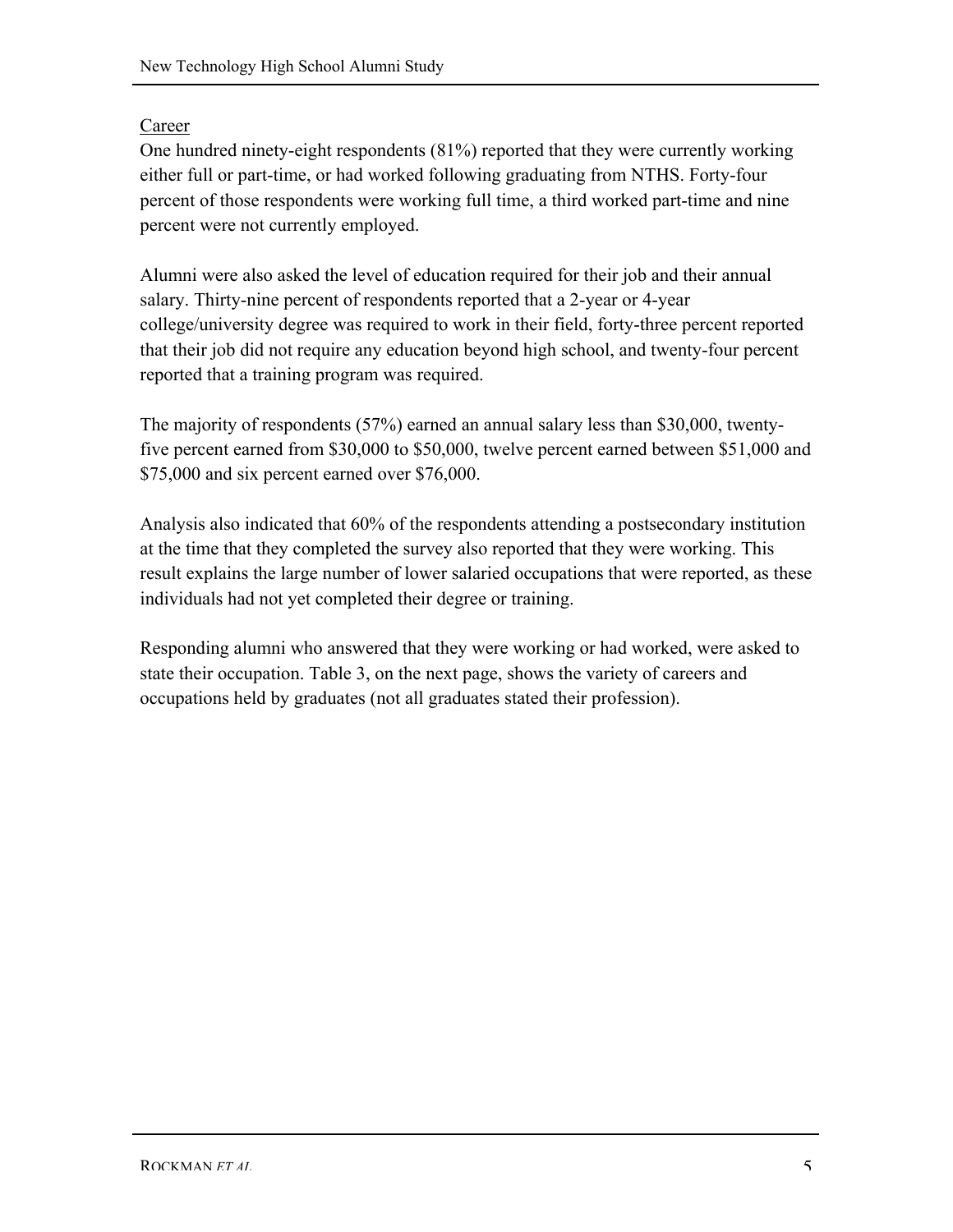| Other      | Service Industry          | Managerial          | Professional          | Science/Technology         |
|------------|---------------------------|---------------------|-----------------------|----------------------------|
| Military   | Bank teller (2),          | Administrator       | Accountant (2),       | Analytic Science           |
| (7),       | camp counselor,           | (2),                | <b>Business</b>       | Engineer, audio-visual     |
| Parent (2) | cashier (2), chef,        | administrative      | associate $(2)$ ,     | technician (2), CD-Rom     |
|            | Childcare (2),            | assistant/secretary | business owner        | development, computer      |
|            | customer service          | $(6)$ , assistant   | $(5)$ , dancer,       | consultant (2), Computer   |
|            | $(3)$ , equipment         | manager (4),        | Graphic designer      | operator, computer         |
|            | coordinator, hair         | bank teller (2),    | $(4)$ , painting      | repair/networking,         |
|            | stylist, house            | entertainment       | conservation (2),     | computer technologist,     |
|            | keeper, makeup            | director, loan      | realtor $(3)$ , self- | data entry (2), electrical |
|            | artist, master            | officer (2),        | employed, social      | engineer, electrician (3), |
|            | barista, mechanic,        | marketing           | work, stock           | finance specialist,        |
|            | office helper,            | support, office     | investment,           | geospacial analyst,        |
|            | personal assistant,       | manager, sales      | substitute teacher    | graphics, medical          |
|            | school aide (2),          | manager,            |                       | technician (3), Internet   |
|            | projectionist,            | supervisor $(3)$    |                       | based corporate sales      |
|            | puppeteer, radio,         | information         |                       | manager, IT administrator  |
|            | receptionist (2),         | director,           |                       | (3), lab technician,       |
|            | retail (10), server       | warehouse           |                       | network administrator,     |
|            | $(12)$ , shipping $(4)$ , | manager $(2)$ ,     |                       | programmer (4), research   |
|            | store clerk (3),          | program             |                       | assistant $(2)$ , software |
|            | technician, tutor,        | coordinator (2)     |                       | engineer (2), sound        |
|            | youth director            |                     |                       | engineer, structural       |
|            |                           |                     |                       | engineer, technology       |
|            |                           |                     |                       | coordinator,               |
|            |                           |                     |                       | telecommunications         |
|            |                           |                     |                       | administrator, Web         |
|            |                           |                     |                       | designer(6)                |
| Total: 9   | Total: 58                 | Total: 28           | Total: 23             | Total: 45                  |

Table 3: Careers\* Listed by Respondents  $(n = 163)$ 

\*Each career equals one mention unless noted in parentheses.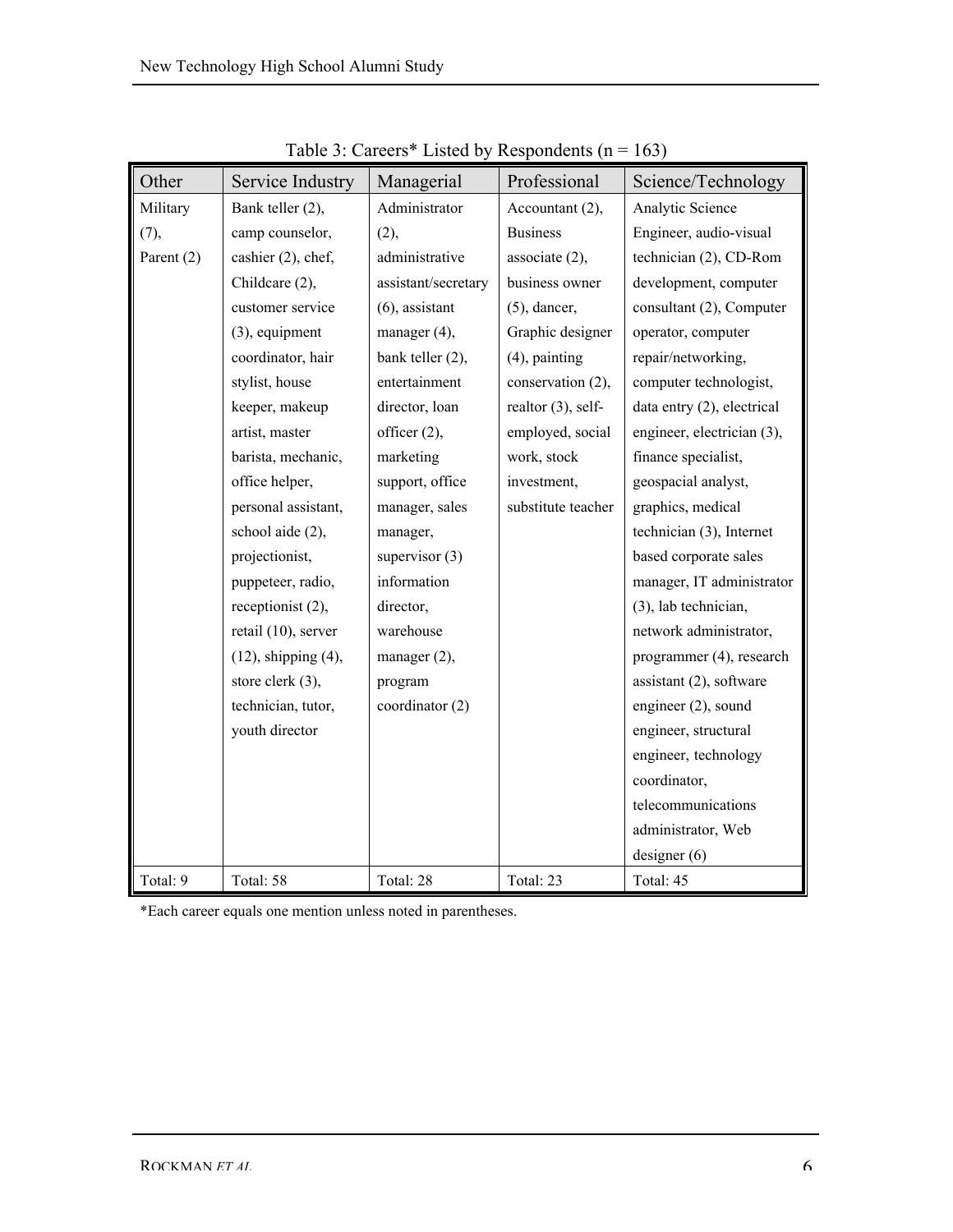## STEM

The Business Roundtable<sup>2</sup>, composed of many of the nation's most prominent business organizations, has issued a challenge to the education community to increase the number of college graduates in the fields of science, technology, engineering and math (STEM).

Current research indicates that an imbalance between the supply and demand of STEM focused skilled workers exists in the United States.<sup>3</sup> According to Dr. Shirley Jackson of the Rensselaer Polytechnic Institute,

*The crisis stems from the gap between the nation's growing need for scientists, engineers, and other technically skilled workers, and its production of them. Our colleges and universities are not graduating enough scientific and technical talent to step into research laboratories, software and other design centers, refineries, defense installations, science policy offices, manufacturing shop floors and hightech startups. This 'gap' represents a shortfall in our national scientific and technical capabilities.*

For NTHS, over a fourth of the careers and occupations listed by the respondents were in the science, technology, engineering or mathematics (STEM) fields, and over a third of respondents enrolled in postsecondary institutions listed their primary area of study within a STEM field. There is still little national data tracking high school student interest and preparation for STEM careers. Nationally, however, only 5.7% of the college-age cohort achieves bachelor's degrees in STEM-related fields.<sup>4</sup>

Using the National Science Board's Science and Engineering Indicators 2000, Jackson also noted that only 15% of white females and 7% of non-white persons work in science or engineering fields. Additional figures from the National Council for Research on Women indicated that in 2001 women constituted 45 percent of the workforce in the U.S., but held just 12 percent of the science and engineering jobs in business and industry.<sup>5</sup>

 $2$  TAPPING AMERICA'S POTENTIAL: The Education for Innovation Initiative. July 2005. Business Roundtable, 1717 Rhode Island Avenue, NW, Suite 800, Washington, DC (http://www.businessroundtable.org)

<sup>3</sup> Jackson, Shirley. 2004. *The Quiet Crisis: Falling Short in Producing American Scientific and Technical Talent.* Building Engineering & Science Talent, San Diego, CA (www.bestworkforce.org)

<sup>&</sup>lt;sup>4</sup> National Science Board, 2004. Science and Engineering Indicators 2004 (NSB 04-1). Arlington, VA; National Science Foundation, Chapter 2.

<sup>5</sup> National Council for Research on Women, *Balancing The Equation: Where are Women & Girls in Science, Engineering & Technology, 2001*. (http://www.ncrw.org/research/scifacts.htm).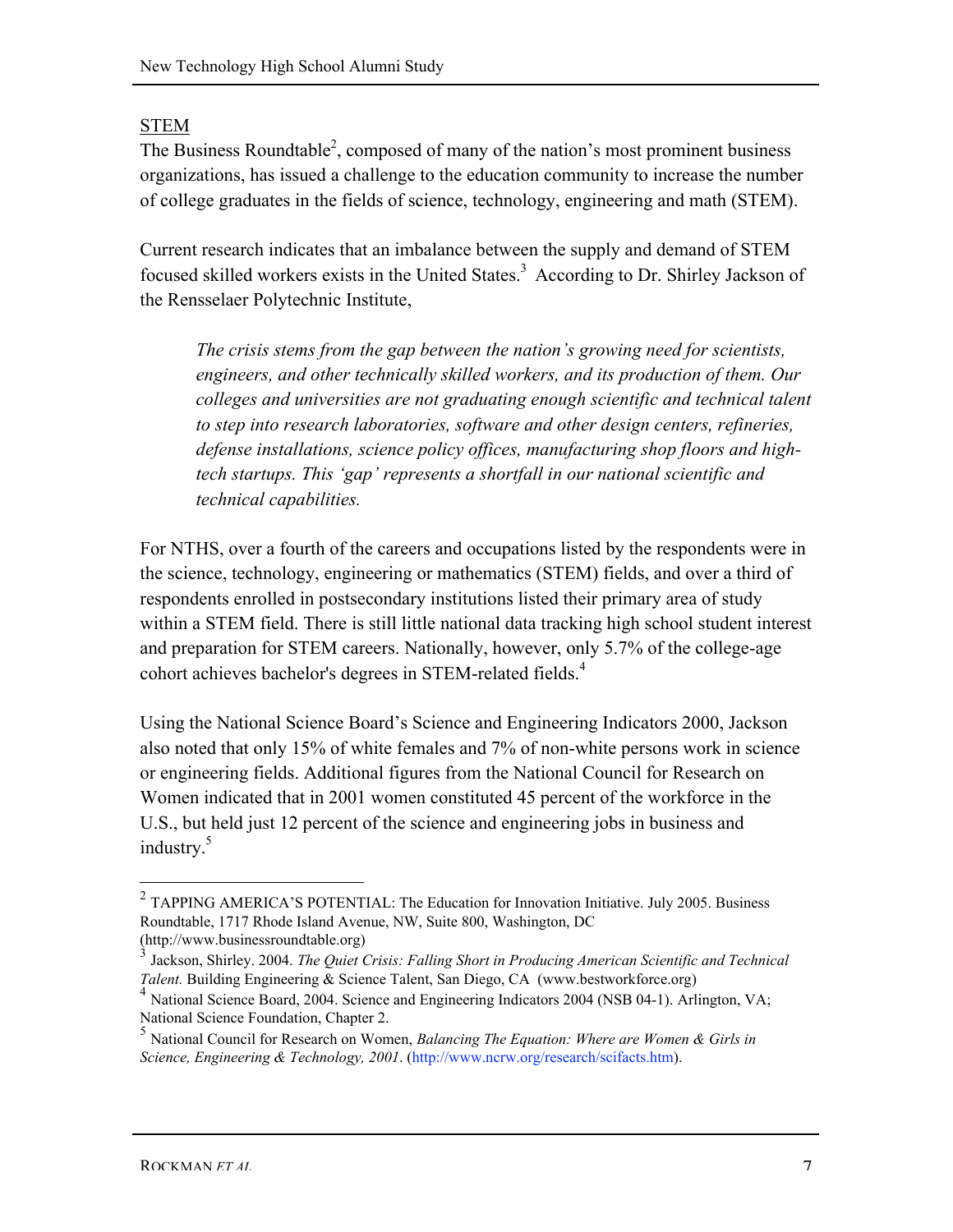Chart 1, below, shows the total number of respondents, the number of male respondents, and the number of female respondents who are either studying a STEM field or are working in a STEM occupation.



Chart 1: STEM Majors or Careers (n = 240)

Overall, 40% of the alumni respondents, including 43% of the male respondents and 37% of the female respondents, reported that they were either majoring in a STEM field, had graduated with a degree in a STEM field, or were working in a STEM related field.

Data from the responding alumni suggest that NTHS provides the education necessary for postsecondary education, and ultimately, for careers in the fields of science, technology, engineering or math.

 $\overline{a}$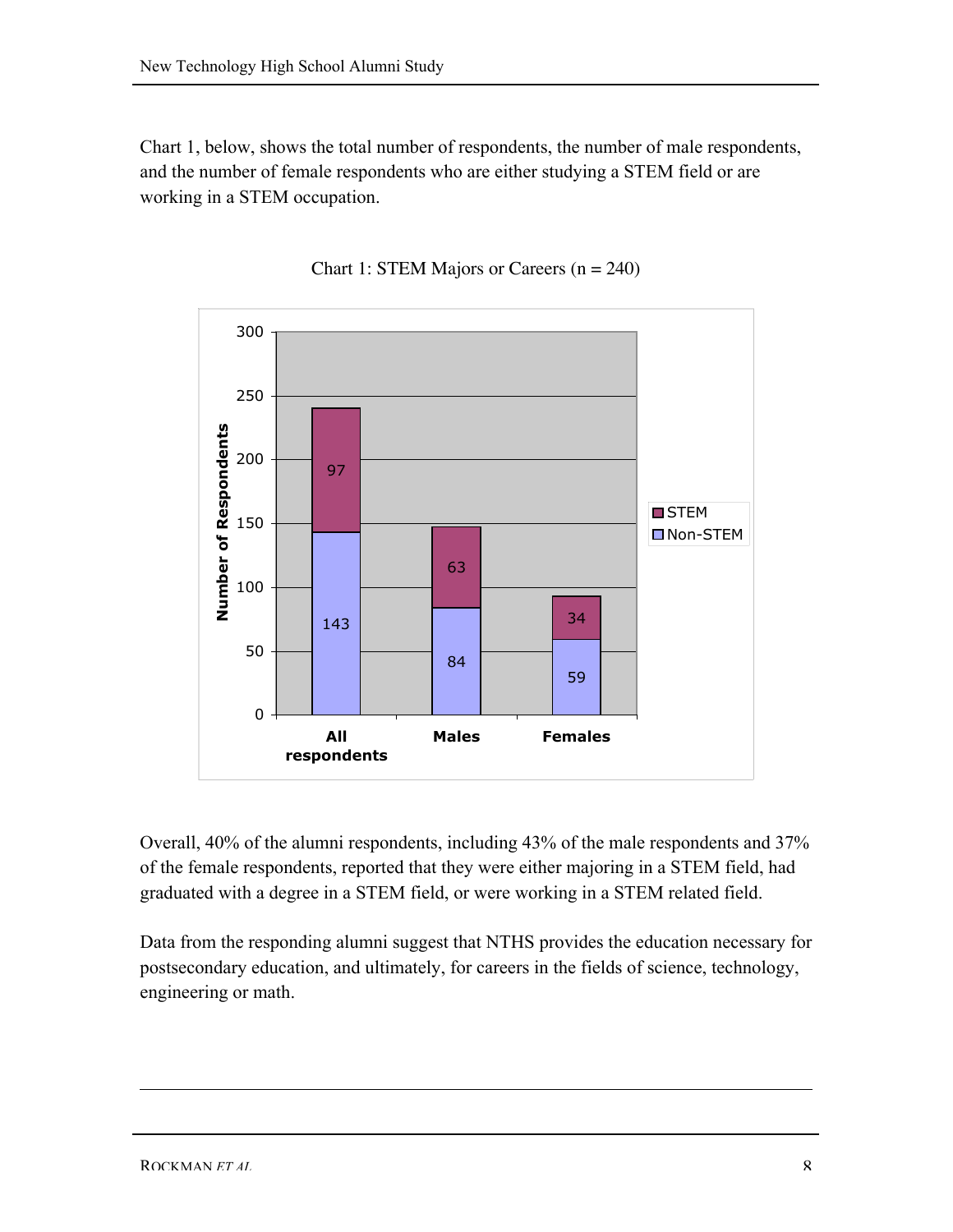# Impact of the NTHS Program Components

Alumni were asked to think about the various NTHS program components and to rate how valuable each component was in helping respondents achieve each of three stages – 1) successfully graduating high school, 2) being successful in college or other postsecondary schooling, and 3) in preparing for a career. Table 4 (below) displays the average, the standard deviation, and the number of Not Applicable responses for each component and stage.

|                                                  | High<br><b>School</b> | Postsecondary | Career  |
|--------------------------------------------------|-----------------------|---------------|---------|
|                                                  | M                     | M             | M       |
|                                                  | (SD)                  | (SD)          | (SD)    |
|                                                  | <b>NA</b>             | NA            | NA      |
| Using technology as a tool for learning,         | 3.78                  | 3.72          | 3.84    |
| communicating, and work.                         | (.529)                | (.557)        | (.427)  |
|                                                  | 2/NA                  | 16/NA         | 32/NA   |
| Having a one to one computer ratio in your       | 3.73                  | 3.48          | 3.61    |
| classrooms.                                      | (.631)                | (.802)        | (.747)  |
|                                                  | 2/NA                  | 27/NA         | 43/NA   |
| Taking college courses while still in high       | 3.70                  | 3.78          | 3.51    |
| school.                                          | (.645)                | (.564)        | (.796)  |
|                                                  | 3/NA                  | 30/NA         | 51/NA   |
| Using real world projects to make classroom      | 3.70                  | 3.58          | 3.69    |
| learning relevant and interesting.               | (.622)                | (.670)        | (.623)  |
|                                                  | 3/NA                  | 20/NA         | 43/NA   |
| Experiencing an environment that required        | 3.69                  | 3.72          | 3.80    |
| high levels of personal responsibility, respect  | (.618)                | (.619)        | (.553)  |
| for others $&$ time management.                  | 3/NA                  | 17/NA         | 32/NA   |
| Attending a small school where you are well      | 3.65                  | 3.05          | 3.35    |
| known by peers and teachers.                     | (.656)                | (.840)        | (.836)  |
|                                                  | 2/NA                  | 24/NA         | 50/NA   |
| Regularly presenting information in front of     | 3.59                  | 3.54          | 3.64    |
| groups.                                          | (.716)                | (.741)        | (.716)  |
|                                                  | 2/NA                  | 16/NA         | 33/NA   |
| Working with teams on large projects             | 3.48                  | 3.29          | 3.61    |
| (collaboration).                                 | (.760)                | (.826)        | (.657)  |
|                                                  | $2/NA$                | 16/NA         | 37/NA   |
| Successfully completing an internship.           | 3.17                  | 3.21          | 3.31    |
|                                                  | (.972)                | (.888)        | (.951)  |
|                                                  | 16/NA                 | 35/NA         | 50/NA   |
| Reflecting on and describing your abilities in a | 3.03                  | 2.71          | 2.93    |
| digital portfolio.                               | (1.002)               | (1.040)       | (1.079) |
|                                                  | 10/NA                 | 30/NA         | 51/NA   |

Table 4: Alumni Ratings for Value of NTHS Program Components (N=244)

Scale of:  $1 = Not$  at all valuable,  $2 = Somewhat$  valuable,  $3 = Valuable$ ,  $4 = Very$  valuable

NA = Not applicable (i.e. respondents had not reached that level, or they did not believe the measure applied)

 $SD = Standard deviation$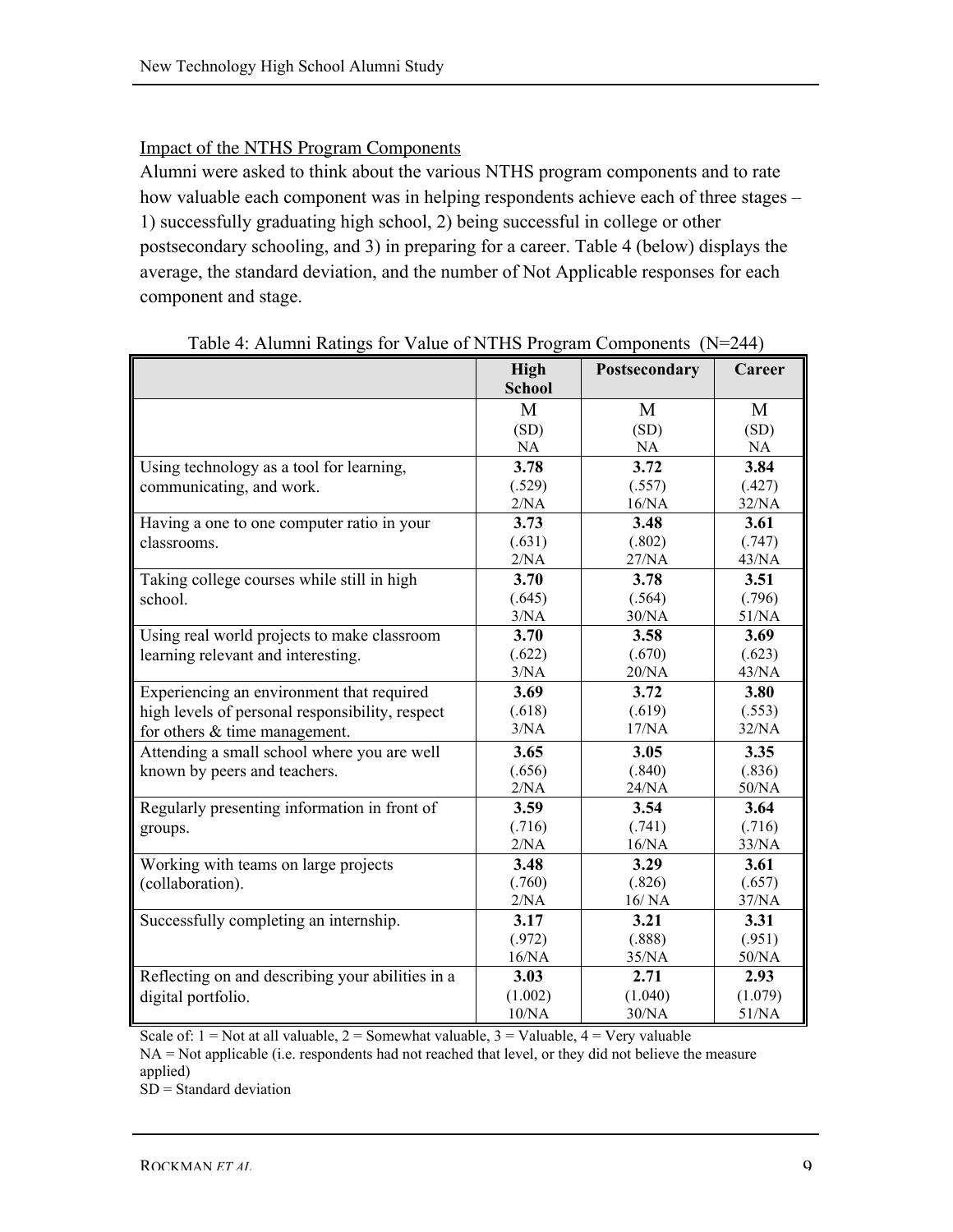Respondents used a 4-point scale, with  $1 = Not$  at all valuable to  $4 = Very$  valuable, to rate the program components. Respondents could also choose Not Applicable (NA) if appropriate. Alumni were quite positive about the impact of NTHS's program. On average, responding alumni attributed each component of the program as valuable to very valuable for their success in high school, in their postsecondary education, and in career success.

An overall mean was calculated for each measure across the three stages by first calculating the mean for each respondent and then averaging those means. Based on these calculations, the measures *Using technology as a tool for learning, communicating and working*, and *Experiencing an environment that required high levels of personal responsibility, respect for others and time management*, were statistically more valuable to alumni than other components.

|                                                                                                                        | <b>High School</b> | Postsecondary | Career     |
|------------------------------------------------------------------------------------------------------------------------|--------------------|---------------|------------|
|                                                                                                                        | $%$ choosing       | $%$ choosing  | % choosing |
|                                                                                                                        | rating 4           | rating 4      | rating 4   |
| Using technology as a tool for learning,<br>communicating, and work.                                                   | 83%                | 77%           | 87%        |
| Having a one to one computer ratio in your<br>classrooms.                                                              | 81%                | 64%           | <b>73%</b> |
| Using real world projects to make<br>classroom learning relevant and interesting.                                      | 78%                | 67%           | 76%        |
| Taking college courses while still in high<br>school.                                                                  | 78%                | 84%           | 67%        |
| Experiencing an environment that required<br>high levels of personal responsibility,<br>respect for others & time mgt. | 76%                | 80%           | 86%        |
| Attending a small school where you are<br>well known by peers and teachers.                                            | 73%                | 35%           | 55%        |
| Regularly presenting information in front<br>of groups.                                                                | 69%                | 66%           | 75%        |
| Working with teams on large projects<br>(collaboration).                                                               | 62%                | 49%           | 69%        |
| Successfully completing an internship.                                                                                 | 49%                | 47%           | 57%        |
| Reflecting on and describing your abilities<br>in a digital portfolio.                                                 | 42%                | 29%           | 41%        |

Table 5: Percent of Respondents Choosing Very Valuable (N=244)

Scale of:  $1 = Not$  at all valuable,  $2 = Somewhat$  valuable,  $3 = Valuable$ ,  $4 = Very$  valuable

Additional analysis displayed in Table 5 (above) shows the percentage of respondents who chose the highest rating, *Very Valuable*, for each of the components. Percentages ranged from 29% to 87%, the majority of components had over 60% of the respondents choosing rating 4, the highest rating. These results should be gratifying to NTHS administration and staff. Responding alumni indicated that integrating technology within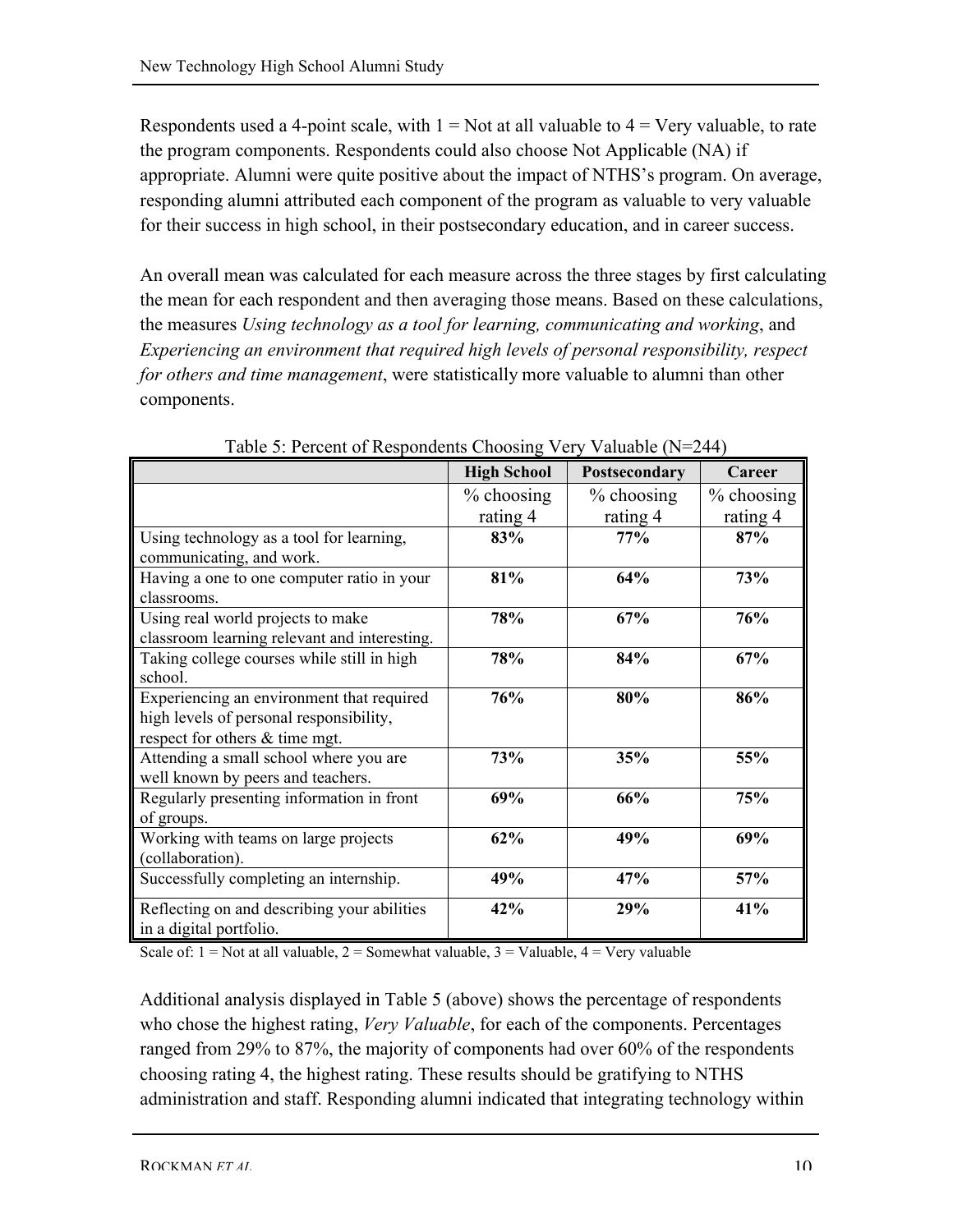the NTHS program positively impacted their ability to succeed in college or in other postsecondary schooling, and was valuable in preparing them for finding success in the workplace. Respondents also believed that the overall NTHS environment was a valuable asset in their postsecondary education and in their career.

Alumni were also asked to add a brief explanation of their ratings. There were an average of 21 comments per NTHS characteristic listed. The vast majority of them were positive and suggested that students understood and valued the program components. Representative comments for each component follow in the table below.

| <b>NTHS Components</b>       | <b>Comments</b>                                                                               |
|------------------------------|-----------------------------------------------------------------------------------------------|
| Attending a small school     | My high school experience had felt hellish until I went to NTHS. I was then                   |
| where you are well known     | able to focus less on false image and more on myself, schoolwork, and art.                    |
| by peers and teachers.       | Made it easier to learn and not be afraid to make mistakes. Attending a high                  |
|                              | school this small made it difficult to fall through the cracks and not graduate.              |
|                              | You almost work harder and try to do a better job, because you have a<br>$\bullet$            |
|                              | relationship with the teacher, and it's like you don't want to let them down. I               |
|                              | loved all the support and ideas I got from my teachers at NTHS.                               |
| Working with teams on        | This stays with you through college and into your career. I'm always working<br>$\bullet$     |
| large projects               | on projects and I always remember my NTHS project planning and                                |
| (collaboration).             | presenting.                                                                                   |
|                              | Not only did I have to understand the stuff but I had to be able to teach it to<br>$\bullet$  |
|                              | others when they didn't as well. It made sure I really understood everything.                 |
|                              | All through out college, and in many professions, group collaboration is a key<br>$\bullet$   |
|                              | factor. It was wonderful that this was a part of our education.                               |
|                              | I loved working with teams. It gives you a feel about what others are<br>$\bullet$            |
|                              | thinking. And not always being able to rely on just yourself was a good                       |
|                              | lesson to learn. Picking the right people to work with and get the job done                   |
|                              | was a lesson learned hard. It is hard to tell your friends that you don't want                |
|                              | to work with them because they don't really do the work.                                      |
| Regularly presenting         | In college, we were made to present in front of class. NTHS gave me a huge<br>$\bullet$       |
| information in front of      | head-start on that. This made presenting a whole lot easier and impressed                     |
| groups.                      | teachers. Impressing teachers $=$ good grades!                                                |
|                              | School presentations helped me a lot. I do as much informal and unplanned<br>$\bullet$        |
|                              | presentation, as an artist, as I do formal presentation.                                      |
|                              | Helped me to gain presentation skills that are needed everyday in the business<br>$\bullet$   |
|                              | world.                                                                                        |
|                              | $\bullet$<br>I give briefings regularly at work. With out this I would not be able to do my   |
|                              | job.<br>$\bullet$                                                                             |
| Reflecting on and describing | Though the guidelines of the portfolio were a bit tedious, it helped me to                    |
| your abilities in a digital  | organize my skills and resume in an easy to access medium, which I am                         |
| portfolio.                   | finding to be very useful here in college as I am looking for jobs.                           |
|                              | I was able to see all my completed work online. I still look at it today.<br>$\bullet$        |
|                              | Well NTHS did provide me with a greater knowledge for html, but it really<br>$\bullet$        |
|                              | didn't focus on the main point of a portfolio your trying to sell yourself to                 |
|                              | an unknown party.                                                                             |
|                              | I think that they were to restrictive and in a way a waste of time. Fun to make,<br>$\bullet$ |
|                              | but a bit of a waste, because they don't post them on the web any more.<br>$\bullet$          |
|                              | Not very useful, I never used it.                                                             |
|                              |                                                                                               |

Table 6: Representative Comments From Alumni About Program Components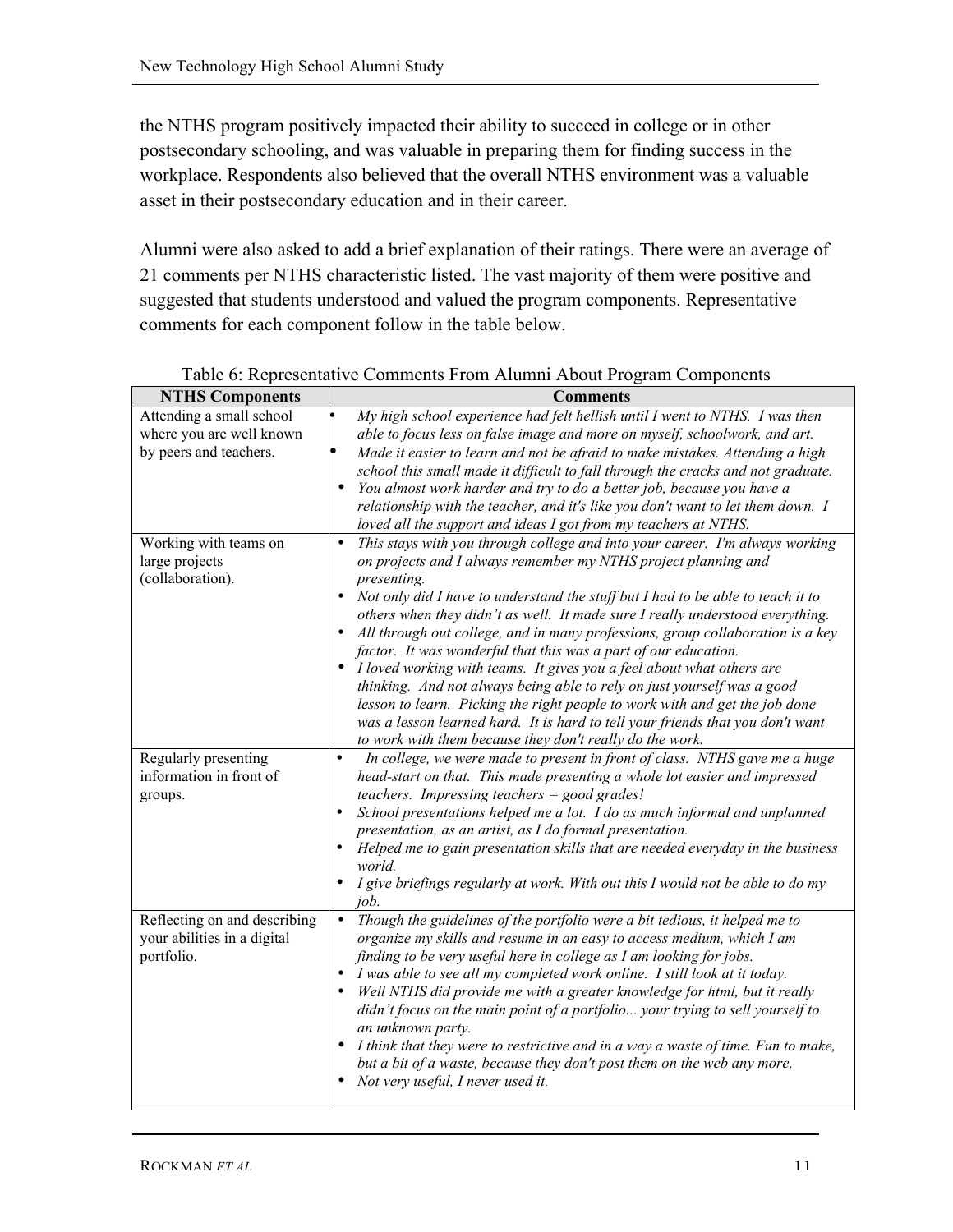| Successfully completing an   | Great learning experience and looks good on my resume.                                                                                            |
|------------------------------|---------------------------------------------------------------------------------------------------------------------------------------------------|
| internship.                  | Working with professionals and peers builds my network and leads to the next                                                                      |
|                              | job.                                                                                                                                              |
|                              | While my internship seemed like a big deal to me at the time, I realize now<br>$\bullet$                                                          |
|                              | that it was only preparing me for future work, and wasn't as tough as I                                                                           |
|                              | initially thought it was. I have learned a lot from it, including the skills                                                                      |
|                              | necessary to work in a professional environment.                                                                                                  |
|                              | Internship program lacked structure.                                                                                                              |
|                              | Didn't do one that related to my career of choice.                                                                                                |
| Using technology as a tool   | Technology is what brought me to NTHS and it is what kept me in high<br>$\bullet$                                                                 |
| for learning,                | school. It has been quite valuable in my career so far.                                                                                           |
| communicating, and work.     | I loved this part and allowed me a lot of freedom compared to just using<br>books.                                                                |
|                              | $\bullet$                                                                                                                                         |
|                              | Everything involves technology now a days. Technology has been woven into<br>our culture and every day lives. It is necessary to learn how to use |
|                              | technology.                                                                                                                                       |
|                              | Technology is just going to get more complex and more necessary as you go                                                                         |
|                              | further with careers.                                                                                                                             |
| Taking college courses       | • Taking college courses helped me to get some general education courses out                                                                      |
| while still in high school.  | of the way. I worked hard and took a few extra classes every summer and                                                                           |
|                              | during a winter break. I graduated from a 4 year college in 3 years. Taking                                                                       |
|                              | those courses helped me achieve that goal.                                                                                                        |
|                              | • This made sure I knew what I was getting into later and I think prepared me a                                                                   |
|                              | little earlier. It also allowed me to know I could take more units than they                                                                      |
|                              | suggested.                                                                                                                                        |
|                              | • It let students see how the college system worked, and be better prepared for                                                                   |
|                              | finishing high school and attending a college full time.                                                                                          |
|                              | • I am very grateful that NTHS taught me these necessary skills of                                                                                |
| Experiencing an              |                                                                                                                                                   |
| environment that required    | responsibility and self-discipline. Time management, a skill I learned at                                                                         |
| high levels of personal      | NTHS, has proved to be very useful in college and will prove to be even more                                                                      |
| responsibility, respect for  | useful when I get a job.                                                                                                                          |
| others and time              | • I have always been a pretty responsible person, but at NTHS you are given so                                                                    |
| management.                  | much freedom and power to make choices that it does teach you many things                                                                         |
|                              | that you need to learn before going into the real world, which other, more                                                                        |
|                              | traditional school do not do.                                                                                                                     |
|                              | • The lessons I learned as a result of my actions were invaluable, and perhaps                                                                    |
|                              | could not have been conducted in a safer environment.                                                                                             |
| Having a one to one          | • I choose to bring my laptop to class in college because I feel comfortable                                                                      |
| computer ratio in your       | taking notes that way. Also, taking the courses on computer networking,                                                                           |
| classrooms.                  | repair, and how to use the office programs was GREAT.                                                                                             |
|                              | • The ability to work independently of others on your own schedule was                                                                            |
|                              | facilitated by a one computer to one student ratio. It has improved my work                                                                       |
|                              | ethic and technology literacy.                                                                                                                    |
|                              | • I think they were a great tool, but sometimes a major distraction from work.                                                                    |
|                              | I think students would benefit greatly from a better understanding of when                                                                        |
|                              | technology was a tool and when it was a burden on the education process.                                                                          |
| Using real world projects to | • This made things interesting to me. Made me actually happy to show up to                                                                        |
| make classroom learning      | class because I had to think about things that actually affected me.                                                                              |
| relevant and interesting.    | • The skill sets learned are thoroughly more valuable than those I would have                                                                     |
|                              | learned in a traditional learning environment.                                                                                                    |
|                              | • By applying coursework to real life, I was able to gain a reference point and                                                                   |
|                              | gain a new perspective on where my education fits into the real world. This                                                                       |
|                              | also made the material realistic and interesting.                                                                                                 |
|                              |                                                                                                                                                   |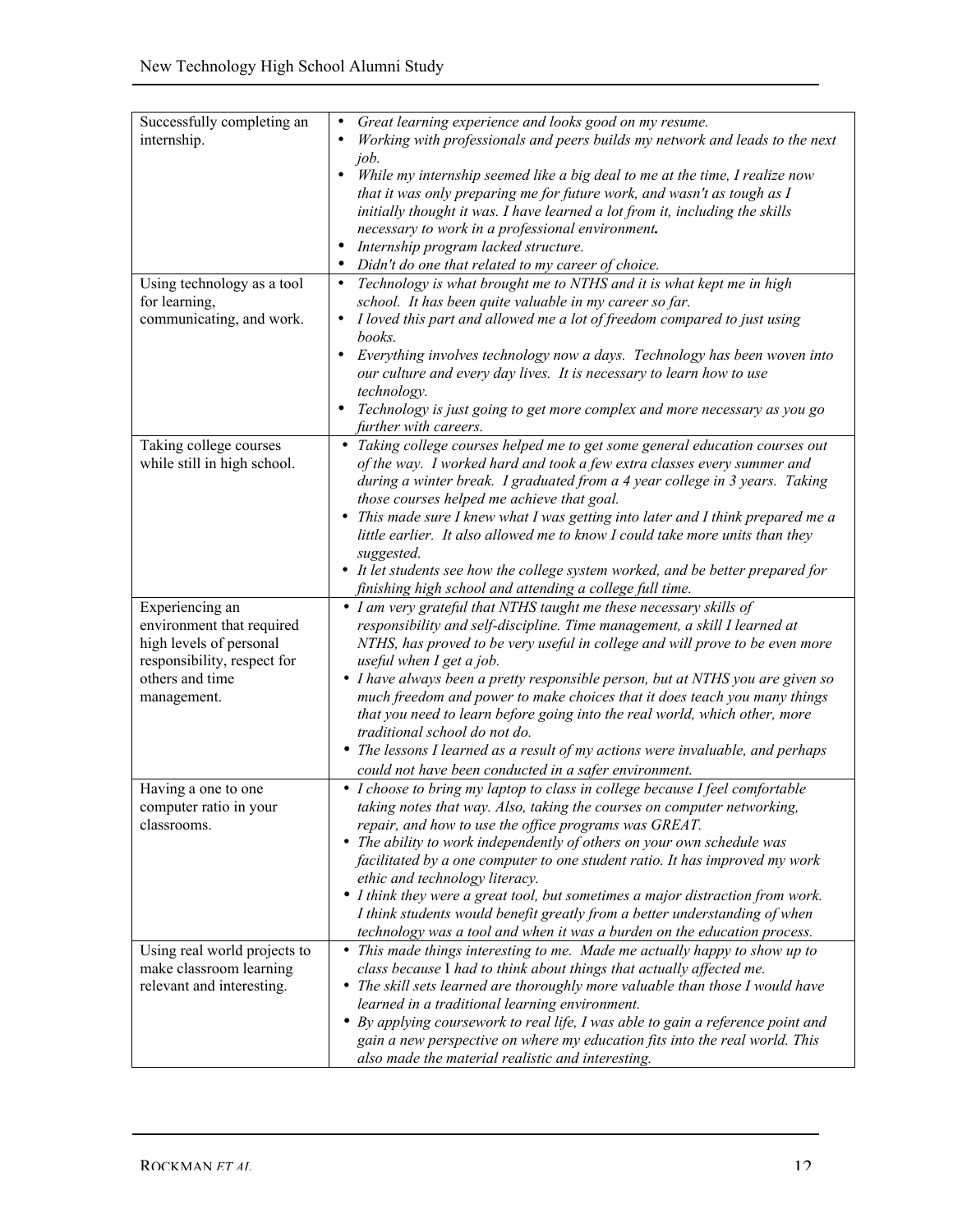Alumni were then asked to choose the two components, listed in Table 6 above, that proved to be most valuable. By far, the measure technology skills and use was chosen most often, over half of the respondents chose this program component as one of two that had the most value to them. The second most often chosen components focused on the curriculum, specifically project-based learning, presenting to groups, and taking college level courses. Closely following the curriculum as most valuable was the overall environment comprised of the small school atmosphere and collaborating with peers.

Alumni were asked to explain why the program components they chose were valuable following their graduation from NTHS. Respondents focused their answers on the advantages they received in college and in their careers from the skills learned at NTHS and from the overall environment of a small school.

Responding alumni understood the value of technology in their lives and the necessity of it in the workplace. One respondent wrote, "In this rapidly expanding world that we live in with technology as the forerunner, a knowledge of technology is essential." Most believed that the technology preparation they received set them apart from their peers in college and in their careers.

Alumni underscored technology's importance in the workplace, several mentioning that their use of technology inspired them to work in the technology field.

*My first time I used a computer was at NTHS. Getting to interact with computers and technology sparked my interest and in the long run became my career.*

*Technology skills have helped me with my career as a digital photographer,*

*Having a strong foundation in technology allowed me to find a higher paying job after high school that helped support me while I attended college.*

*I now have a full time job working with computers that I would not have been qualified for without the opportunities for learning at Tech.*

Respondents acknowledged how much they used technology in college and shared the positive impact technology had on their academic success:

 *I use the computer skills every day. PowerPoint presentations in some of my classes have helped me pull a better grade. I've gotten straight A's thru my first 3 years of college.*

*My major is graphic design and by going into that field already knowing Photoshop and Pagemaker made things really easy for me.*

*Having the skills in technology combined with the college courses I had taken before entering a four-year gave me an edge in pretty much every internship I applied to while in college.*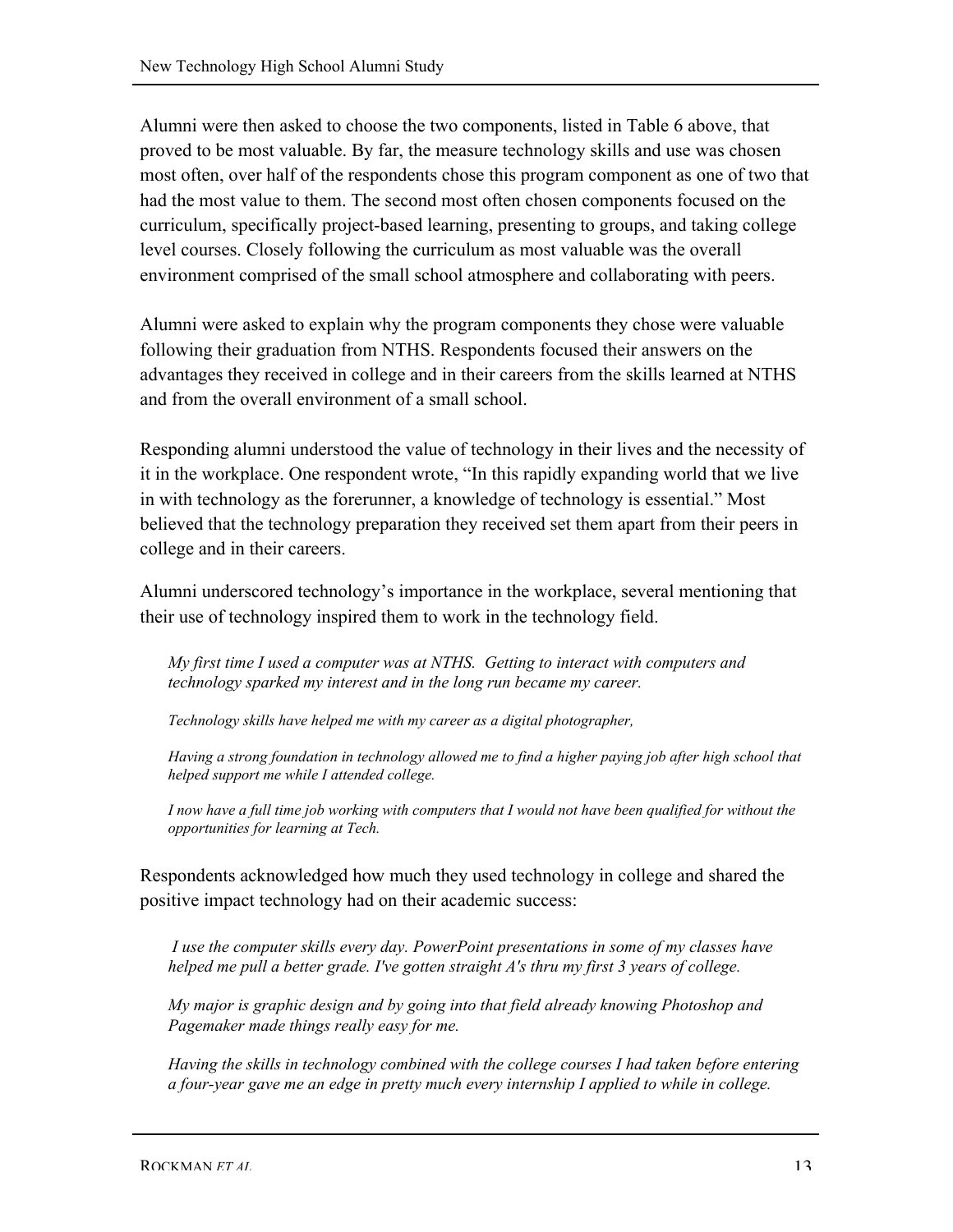#### *Technical skills helped me to complete projects and do research faster and more efficiently.*

Alumni also credited the requirement of taking college level courses in high school as a key component of the program. They felt that they were prepared to handle college knowing in advance what would be expected of them. Some alumni mentioned that the courses they took while attending NTHS helped them decide on a major, others mentioned that "taking college classes in high school gets you further ahead and also prepares you to be more motivated through out your whole life," and that "college courses ended up being very useful in bumping up my enrollment status to sophomore and getting priority registration which is very important in a time of budget cuts and class cutbacks." Many respondents were also motivated to take extra courses while in college because of credit they had already received while attending NTHS.

The project-based curriculum, which included learning to make presentations to groups of other students, teachers, and community members, was considered a valuable aspect by many of the alumni. This component was chosen as the second most valuable component of the program. Respondents appreciated that project-based learning allowed them to develop and use their personal learning styles, and that the method made learning meaningful "because it gives you the incentive to work hard on a project in order to complete it to the best of your ability as you know there is real-world relevance to the end product." Alumni noted that information they learned was easier to retain due to the "critical thinking used in the process."

Alumni also pointed out the impact of the curriculum and its components once they began working. One respondent commented, "The concept of personnel management, time management, research and development and presentation skills are infinitely valuable in my progress as a professional." Others agreed, noting that they learned to work within groups, with people of different skills, and "regardless of if you like them or got along." These important life-skill concepts resulted in alumni feeling capable and confident in their jobs.

A component of the project-based curriculum that alumni mentioned as valuable was the requirement of making presentations to an audience. Most respondents who chose this measure remarked on the feeling of confidence that resulted from the presentations. Alumni reported using their presentation skills in college to participate more fully in discussions, to present research, and to communicate effectively with professors. Most who chose this aspect of the program also felt that the skill enabled them to be successful in their careers. Alumni in marketing, sales, entertainment, and the military reported that they were able to present proposals to clients, teach or lecture in front of large groups, and explain project outcomes or propose new ideas. Several respondents also noted that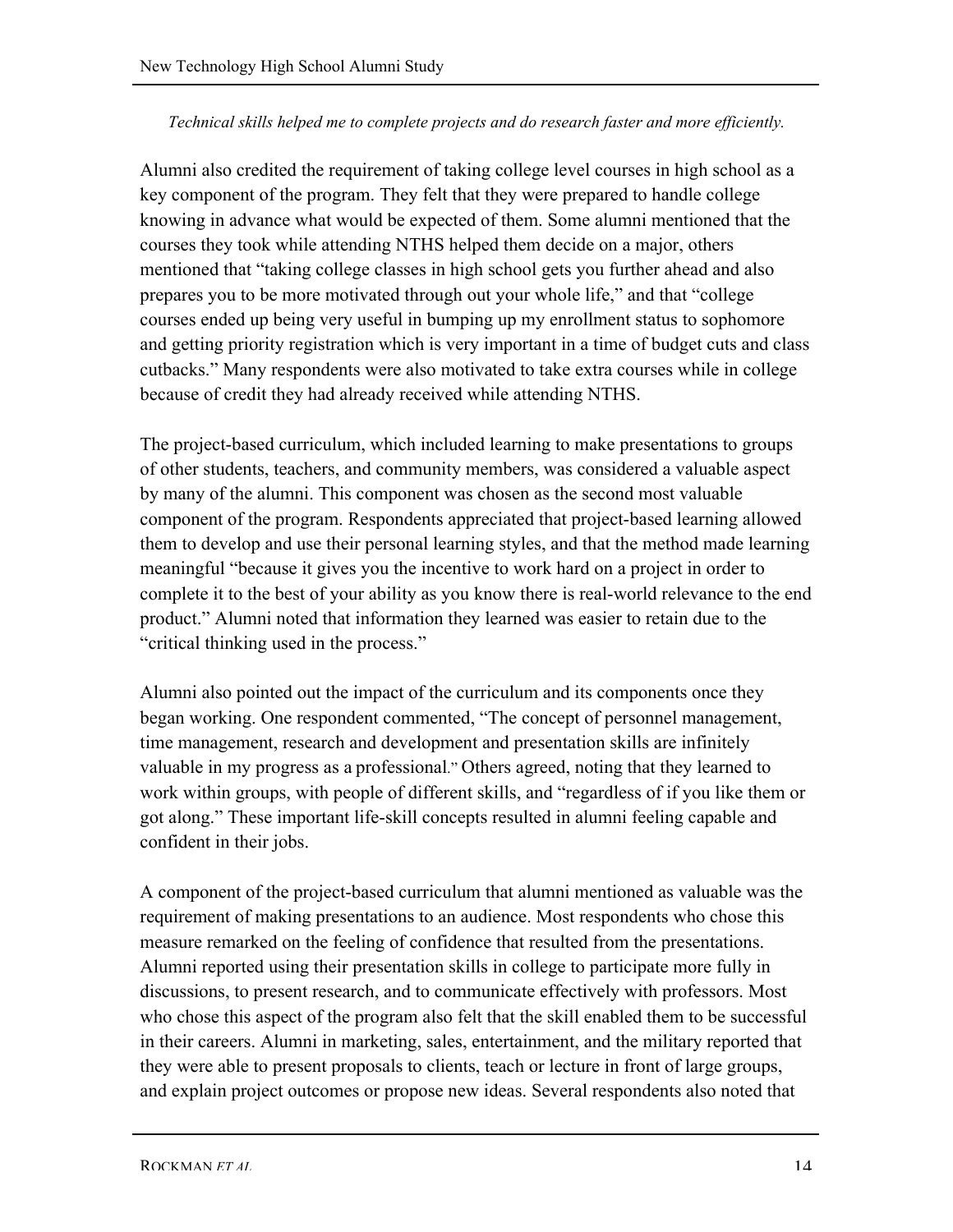the confidence gained through public speaking resulted in leadership positions in their companies.

The overall environment, including attending a small high school and developing relationships with and collaborating with peers, had a strong impact on the alumni's development during their high school years. Based on the choice to attend NTHS for their junior and senior years, these students were looking to make a change in their educational environment. Responding alumni appreciated the 1-to-1 attention they received at a smaller school from teachers. One student wrote, "Having a small school really helped me. I was the type of kid that needed to be pushed and in a large school that wasn't being done. There's no way you can get the attention you need in a large school to help you learn your strengths and weaknesses." Others shared how important it was to get to know their peers without the pressures of "clicks and stereotypes" influencing friendships. The atmosphere at the school allowed them to "open up and interact with people my own age and really get to know people that we probably never would have."

Several comments captured the thoughts of alumni about the school's impact:

*NTHS was instrumental in changing my life and views on education. I have made very good, well thought out choices for myself and I attribute my accomplishments to my time spent at NTHS.*

*By being able to learn how to collaborate with my peers on a constant basis I was prepared when coming to college when group projects were assigned as I had already learned of the skills required to succeed in such assignments.*

*It is also a feeling that is hard to describe, when you walk in the doors, you feel the energy there, the caring of the teachers and students, where everyone wants to be there and is working on making it the best it can be.*

Alumni who were working felt that the preparation they received through collaboration with peers helped to develop their communication skills and taught them the value of teamwork. Representative comments by respondents included:

*Communication and interaction with your peers in any setting is very important. In both college and in my career I have had to work with others to achieve a common goal.*

*Collaborating with peers is very important. Peers will be able to learn from each other and see different ways on how to approach and solve a problem.*

*Small school and team projects built my confidence to go out in the world and make a difference.*

*My job requires an extensive technological knowledge as well as a lot of professional interaction with co-workers.*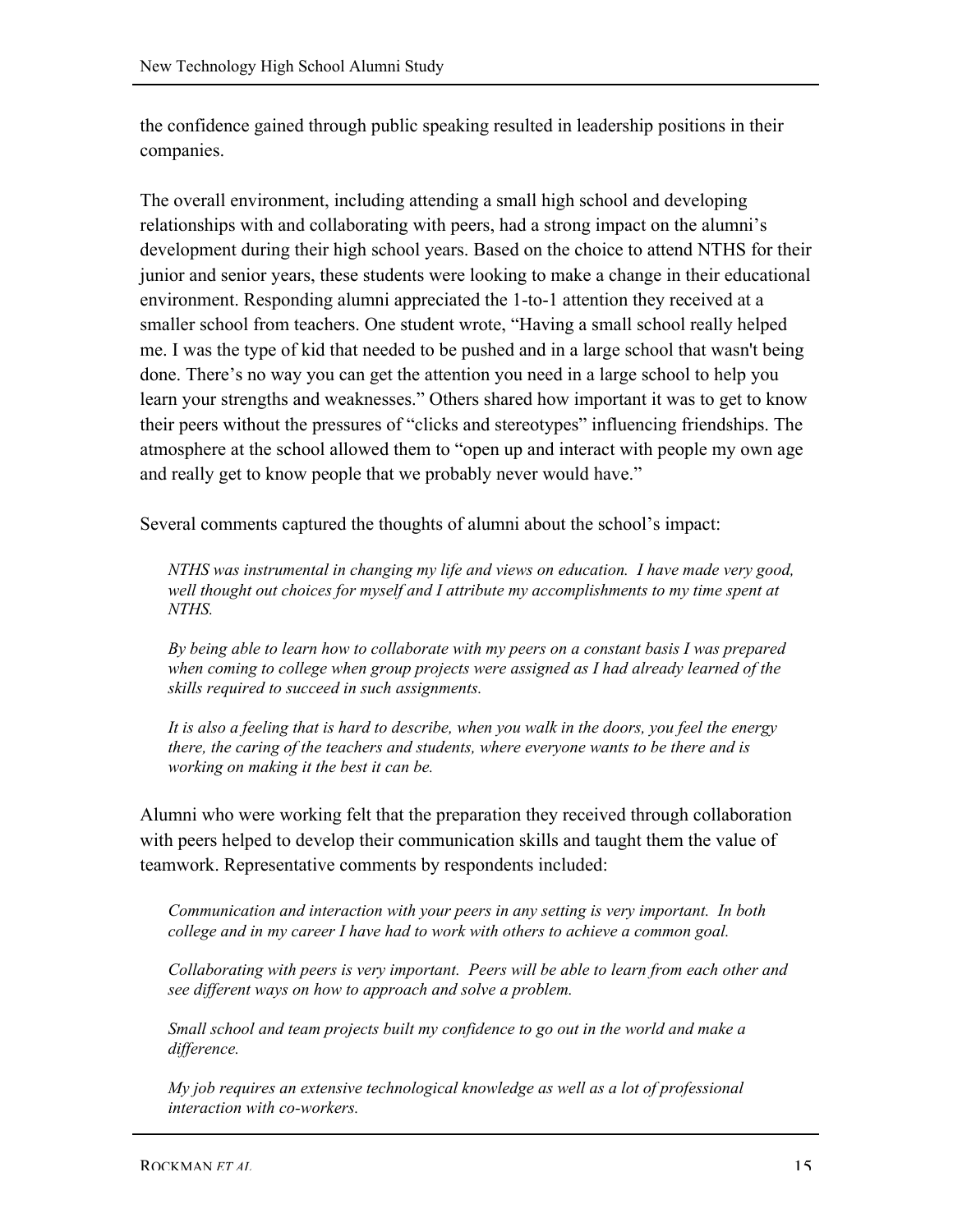## Technology Preparation

Although students at NTHS use computers everyday, and technology is integrated completely into the curriculum, evaluators decided to use the survey as a way to gather specific feedback about technology skill preparation. Alumni were asked to use a 4-point scale to rate the various skills. On average, alumni felt most prepared to use presentation software, suggesting that they were prepared to use appropriate technology for their project presentations. (See Table 7 below.)

|                                                              | Mean    | Prepared to   |
|--------------------------------------------------------------|---------|---------------|
|                                                              | (SD)    | Very prepared |
| Use presentation software (PowerPoint, Hyperstudio,          | 3.67    | 94%           |
| Photoshop)                                                   | (.582)  |               |
| Find, insert and manipulate graphics                         | 3.53    | 90%           |
|                                                              | (.694)  |               |
| Create a complex document (e.g. newsletter) on the           | 3.46    | 91%           |
| computer.                                                    | (.699)  |               |
| Do basic computer trouble shooting (freezes, lost documents, | 3.40    | 86%           |
| etc)                                                         | (.803)  |               |
| Use data processing programs (Excel, databases)              | 3.40    | 85%           |
|                                                              | (.800)  |               |
| Use peripheral equipment (digital camera, scanner, video     | 3.40    | 86%           |
| camera)                                                      | (787)   |               |
| Create an e-portfolio                                        | 3.09    | 74%           |
|                                                              | (950)   |               |
| Create a Web site                                            | 3.09    | 72%           |
|                                                              | (949)   |               |
| Use computational tools (graphing calculator, probeware)     | 2.83    | 63%           |
|                                                              | (1.059) |               |
| Create an edited video/iMovie                                | 2.42    | 43%           |
|                                                              | (1.114) |               |

Table 7: Technology Skill and Use Preparation ( $N = 244$ )

Scale of  $1 = Not$  at all prepared,  $2 = Somewhat$  prepared,  $3 = Prepared$ ,  $4 = Very$  prepared

Responding alumni rated technology as the component of the NTHS program that was most valuable to them in college and in their careers. Therefore, it is not surprising to see that the vast majority of alumni felt prepared to very prepared to do or use all but one of the technology skill variables. Given that  $21<sup>st</sup>$  Century careers require knowledge and use of  $21<sup>st</sup>$  Century tools, data suggest that these graduates were prepared to enter technology rich career environments.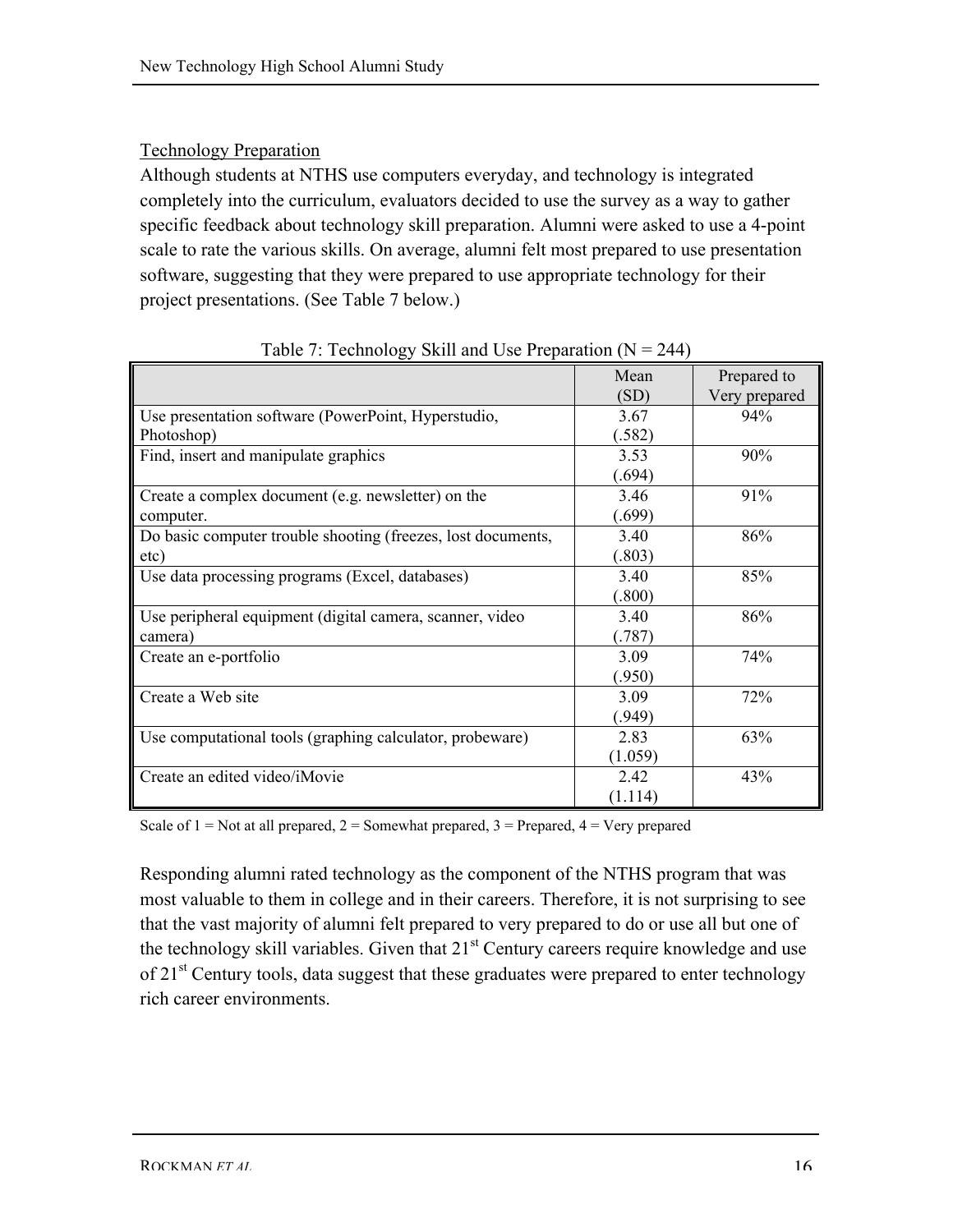## Overall New Technology High School Experience

Alumni were then asked a series of open-ended questions. The first asked if alumni experienced any special challenges when in college or in the work place as a result of attending NTHS. Seventy-eight percent responded that they had not experienced any special challenges while attending the school.

Those who said they had experienced challenges were asked to explain what they were. Several alumni mentioned the problem of being in a non-traditional school and then having to readjust to a traditional college environment involving primarily independent work. Most did not feel prepared to study for traditional college exams and scantron tests, or to learn from textbooks. However, they followed by stating that they adapted easily, although reluctantly, preferring the alternative assessments used at NTHS.

Some also mentioned that the more competitive colleges or universities were not familiar with the school's philosophy and that applicants were at a disadvantage because their transcripts did not include any honors or AP classes. One alumna wrote that "Schools see it as less rigorous academically, so it was harder to get into competitive schools." Considering that students are required to take four college level courses while attending NTHS, it is surprising that this would be an issue for graduates.

Graduates who were interested in majoring in science or math commented that the lack of classes offered at NTHS in these fields was problematic once they began college. They felt unprepared compared to graduates from traditional programs. One graduate explained her situation.

*Attending NTHS did create a special challenge for me when I entered college because I chose to major in Biology. The professors in my science classes expected that we all took AP or Honor classes in high school, such as Physics, Biology, Calculus and Chemistry, but in my case I had not. Not having learned the material in high school, I found myself presented with many challenges.*

Alumni were also asked what skills or programs they would have liked to learn while attending NTHS. The majority of responses focused on technology skills and software. Suggestions were:

Databases, digital media programs, networking, Quark, Illustrator, Photoshop, video editing, Flash, Web design, multi-media, programming language (such as PHP, c++), CAD, general computer troubleshooting, and Microsoft Office.

Alumni also wanted to have learned more math, science, graphic design, and to have the opportunity to study the arts.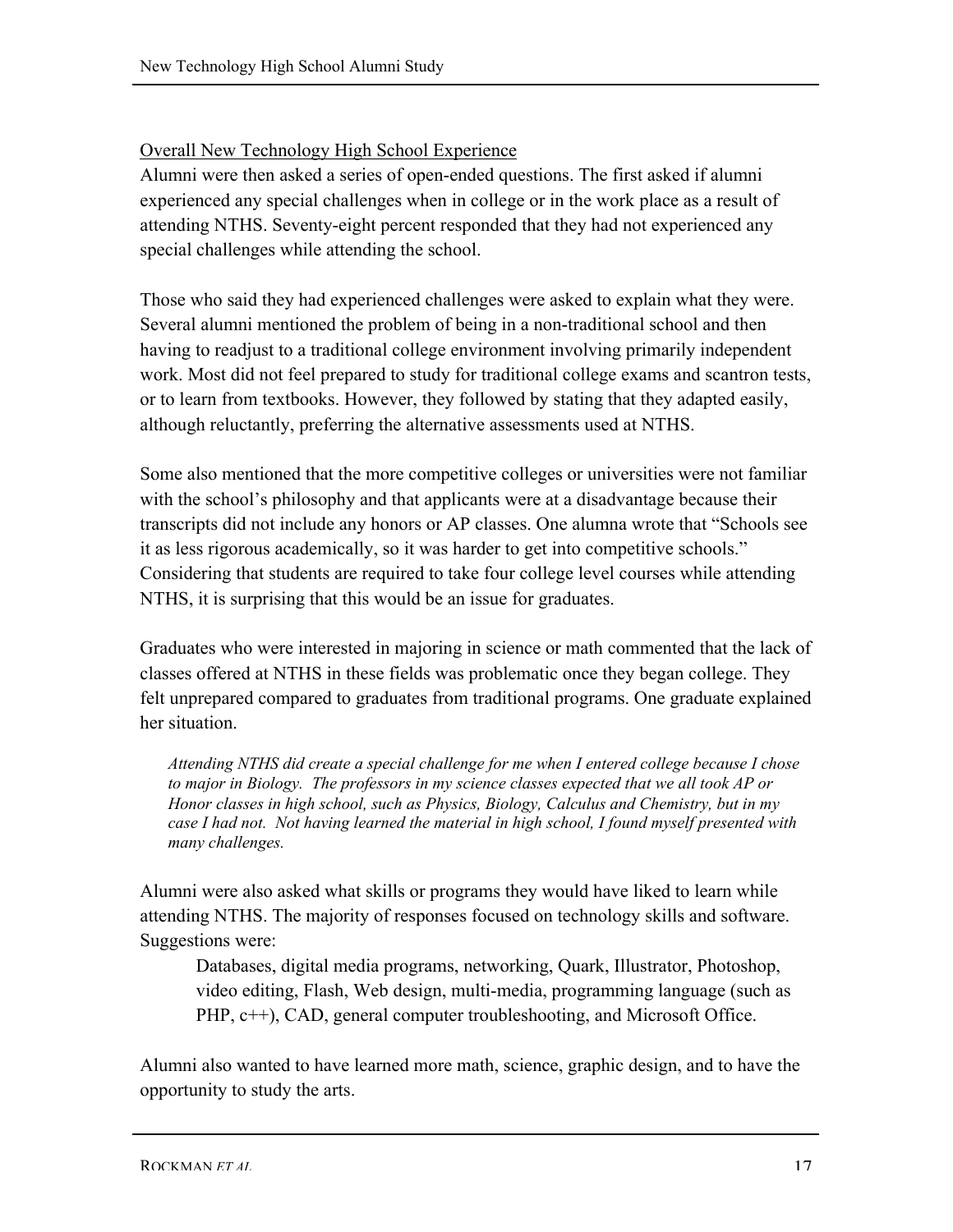Alumni were then asked to rate the extent to which they believed that NTHS impacted their future. Using a 4-point rating scale of  $1 = Not$  at all,  $2 = A$  little,  $3 = Some$  and  $4 =$ A great deal, overall feedback indicated that:

- 89% of respondents have applied some or a great deal of what they learned at NTHS to their postsecondary education or career.
- 47% of respondents believed that attending NTHS impacted their decision to apply to college or university.
- 45% of respondents believed that NTHS had some or a great deal of influence in their decisions about their primary area of study or employment.

Furthermore, 97% of the alumni respondents would choose to attend NTHS again given the chance.

Alumni were asked to add comments about their overall experience attending NTHS. Many graduates wrote that they had felt lost in the large local high schools they had attended for their first two years. They felt that the intimate environment created a "strong sense of community" where they knew their teachers, peers and the school staff well. Alumni felt supported and were encouraged to be successful, responsible critical thinkers. One alumna wrote, "NTHS was there to guide you in the right direction and give you enough information to form your own opinion." Most respondents reiterated the benefits they gained by learning to use technology, through collaborating with peers to complete projects, and by learning to be comfortable presenting to groups. Representative comments follow:

*I think the school does and did an excellent job preparing high school students to be able to confidently move forward in life.*

*The skills and challenges that I was given through New Tech are ones that I don't think I could've gotten anywhere else. The teaching staff was amazing and the environment was in all ways fun and stimulating.*

*At NTHS I learned about time-management, collaboration, project based learning. Things that will help me throughout my entire life time.*

*Everything that NTHS does is aimed at getting students prepared for the future.*

*Project-based learning allowed me to use the technology skills, and the oral presentation skills that I had developed, making me a more rounded individual and a better student.*

*Going to New Tech was the best two years of my life. Everything I learned while attending is useful in everyday life, especially the business world. I loved the small, intimate environment. It was always nice to know the teachers wanted to see you succeed.*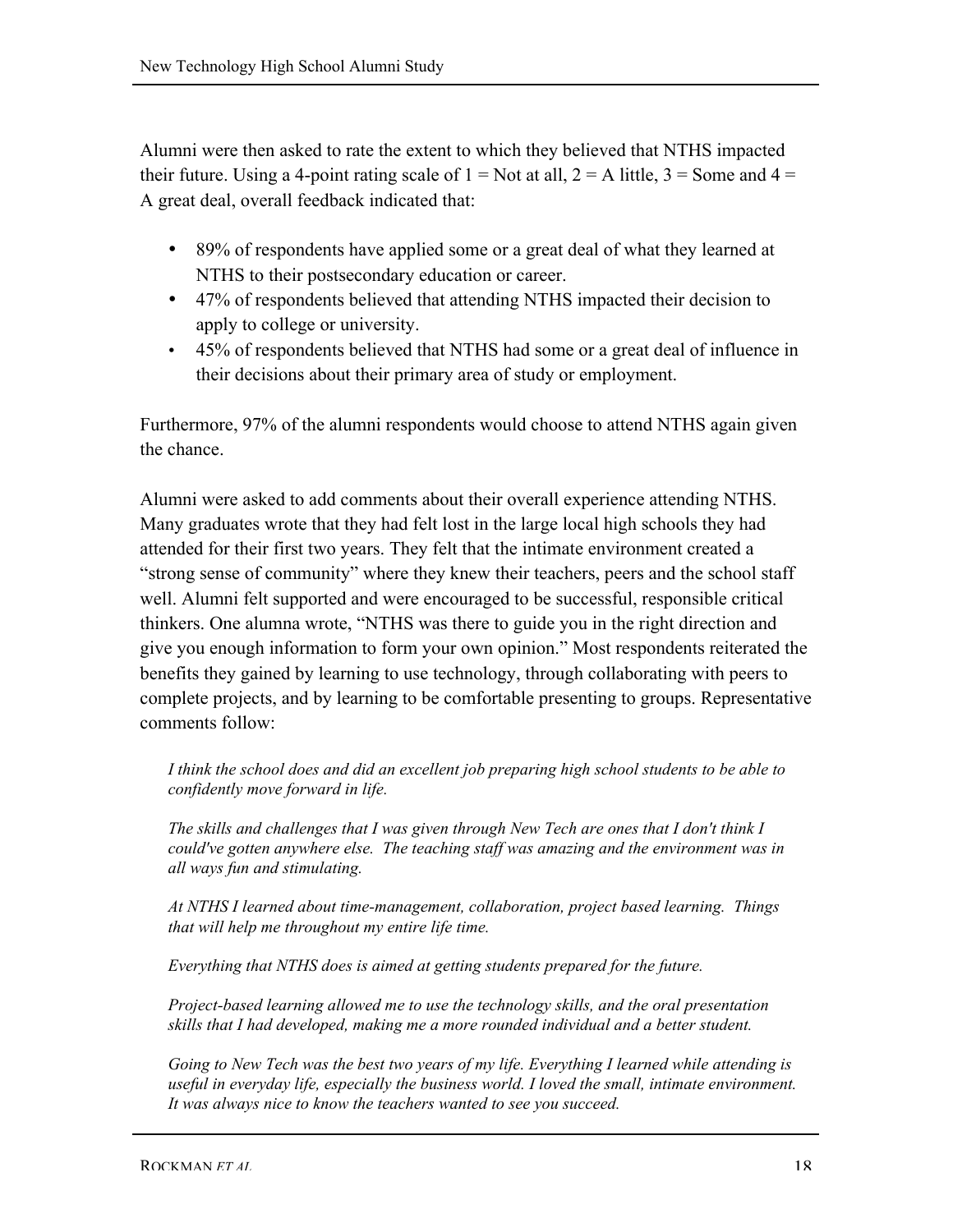## **SUMMARY**

By far feedback from the responding alumni was positive. Alumni didn't hesitate to describe their experience at NTHS using words such as "great," "the best," and "perfect." Responding graduates were satisfied with their educational experience and preparation – 97% would choose to attend NTHS again. Based on comments from alumni, and from data in Table 4 showing that alumni valued the various components of the program, respondents also believed that the program had a positive effect on their personal and professional development.

The relatively few negative comments about the high school focused on teacher turnover and academic preparation for graduates interested in science or math. However, an impressive 47% of respondents were either majoring in STEM subject areas, or were working in STEM careers. These data suggest that graduates of NTHS received the necessary preparation to choose STEM subject areas and careers following their graduation.

Graduates often commented that they thought they were different from their peers in college and in the workplace. They mentioned feeling more mature, already knowing how to work with people regardless of whether or not they were friends. They felt secure in their abilities to present ideas whether in the college classroom or in a business environment. And they were often the go-to person for technology skill and use questions. Finally, a common response was that the skills and knowledge they learned while attending NTHS led to leadership positions in their place of work.

New Technology High School is grounded in learning for the  $21<sup>st</sup>$  century skills and knowledge (http://www.21stcenturyskills.org/). Alumni strongly suggested in their feedback that the NTHS program was based on using appropriate technologies to teach, for communication, and as learning tools. A majority of graduates rated the use of technology as very valuable to their personal academic and career successes. Additionally, graduates believed that the overall environment of the school led to successful decision-making about postsecondary education and ultimate profession. Of particular value was the project-based curriculum, which integrated real-world skills and experiences within the core subject areas. Respondents mentioned acquiring collaboration skills, problem solving skills, and communication skills, all of which resulted in graduates developing critical thinking skills.

Graduates of New Technology High School consider themselves capable of working in a 21<sup>st</sup> Century setting, have the self-management skills to make decisions and engage challenging curricula and jobs. The level of technology competency they have attained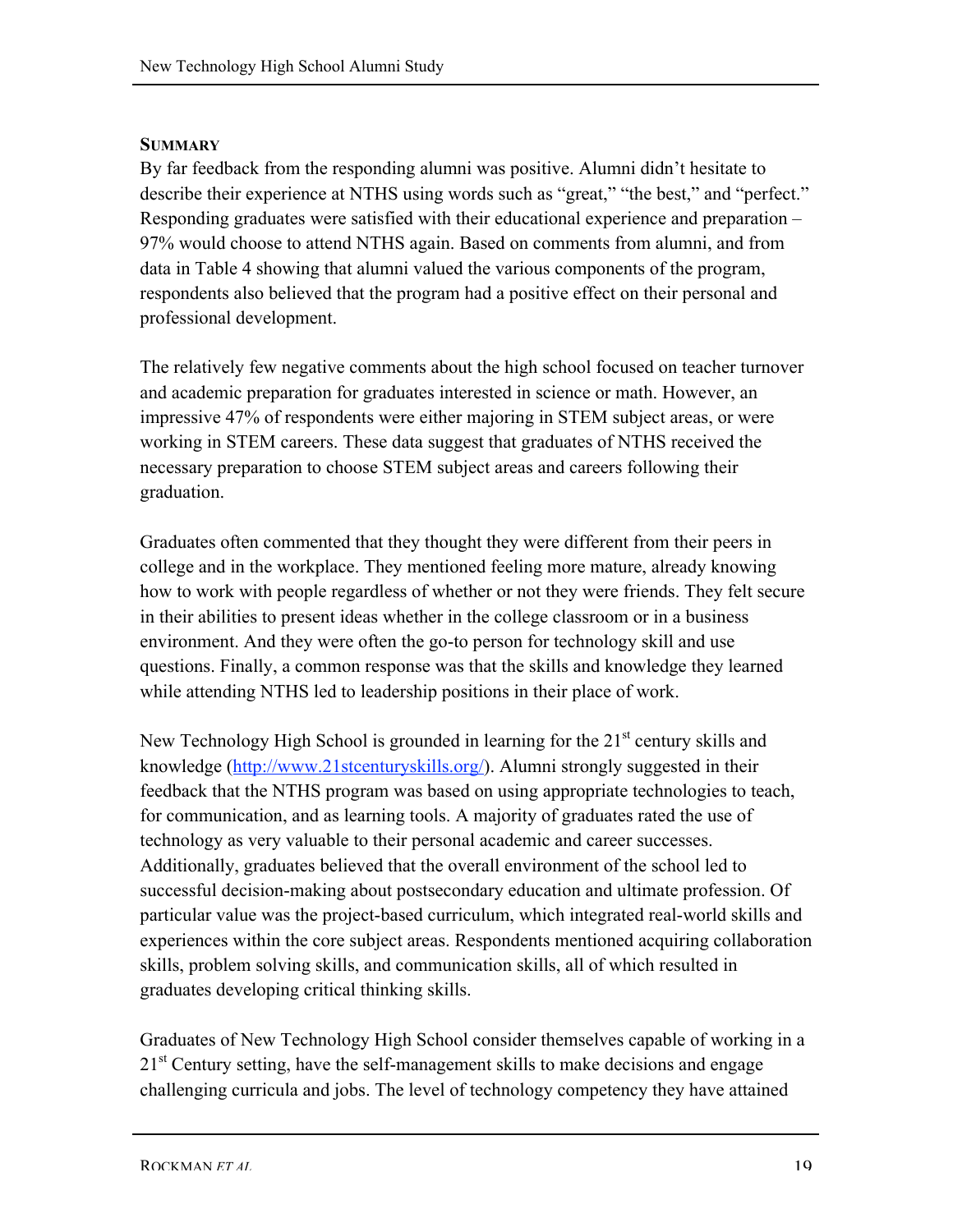when they leave school has prepared them to move comfortably through a high tech environment with confidence.

As schools around the nation consider ways to adopt and incorporate  $21<sup>st</sup>$  Century skills, they can look to the strategies that have been successfully implemented in NTHS. With the school having expanded in 2005 to a full 4-year program, one can expect to see more accomplishments and greater successes. And as future alumni look back on their high school experience, they, too, will likely recognize the valuable education that New Technology High School provided.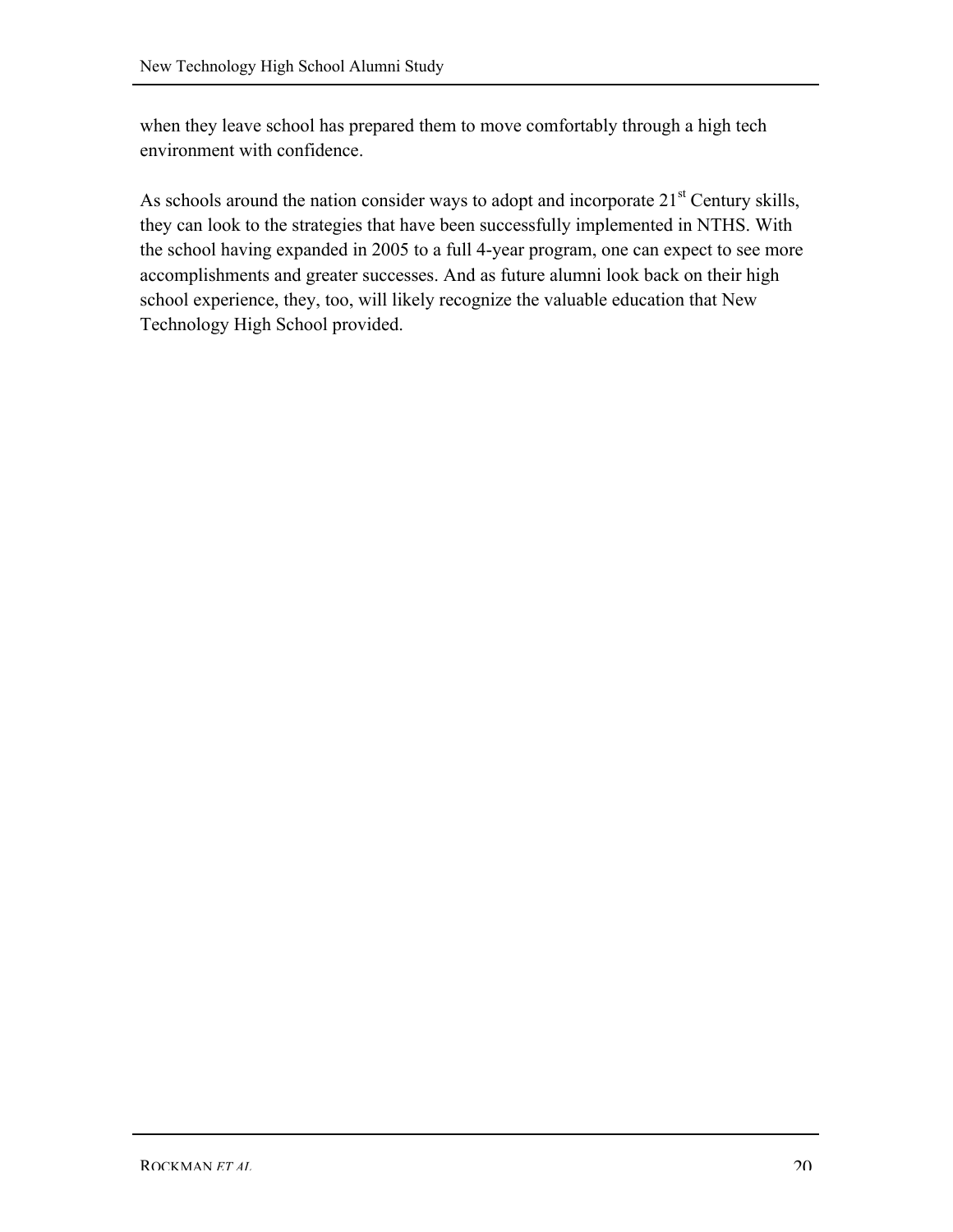Appendix A – Alumni Survey (Survey was available online and as paper questionnaire.)

## New Technology Foundation **New Technology High School Alumni Survey**

New Technology Foundation needs your help! The Foundation is interested in gathering your thoughts about the New Technology High School program and its impact on your postsecondary education and/or current career. As evaluators for the project, we would like to learn how New Technology High School (NTHS) influenced your life following high school graduation.

ROCKMAN ET AL is an independent, educational research and consulting firm, specializing in learning and technology. Your feedback is important to the success of the program. All your responses will be kept confidential.

Once you return this 10 to 15 minute survey your email address will be entered into a random drawing for one of five **Amazon.com gift certificates valued at \$50.00 each.**

#### **Section A. Background**

Name \_\_\_\_\_\_\_\_\_\_\_\_\_\_\_\_\_\_\_\_\_\_\_\_\_\_\_\_\_\_\_\_\_\_\_ Gender: M F

Email\_\_\_\_\_\_\_\_\_\_\_\_\_\_\_\_\_\_\_\_\_\_\_\_\_\_\_\_\_\_\_\_\_\_\_\_\_\_\_\_\_\_\_\_\_\_ (Required for drawing)

When did you graduate from NTHS?\_ How many years did you attend NTHS? \_\_\_\_\_\_\_\_\_\_\_\_\_\_\_\_\_

#### **Section B. Goals**

| 1. Think back on your plans before you attended NTHS, were you planning to: |  |  |  |  |
|-----------------------------------------------------------------------------|--|--|--|--|
| Attend a 2 year community college                                           |  |  |  |  |
| Attend a 4 year college/university                                          |  |  |  |  |
| Join the military                                                           |  |  |  |  |
| Begin a career                                                              |  |  |  |  |
| Other:                                                                      |  |  |  |  |

2. Did you follow your plans? Yes (skip to Section D.) No (complete #3, below, then proceed to Section D.)

| 3. If you did not follow your high school plan or followed it partially, what did you do instead? |  |  |  |  |  |
|---------------------------------------------------------------------------------------------------|--|--|--|--|--|
| Attend a 2 year community college                                                                 |  |  |  |  |  |
| Attend a 4 year college/university                                                                |  |  |  |  |  |
| Join the military                                                                                 |  |  |  |  |  |
| Begin a career                                                                                    |  |  |  |  |  |
| Other:                                                                                            |  |  |  |  |  |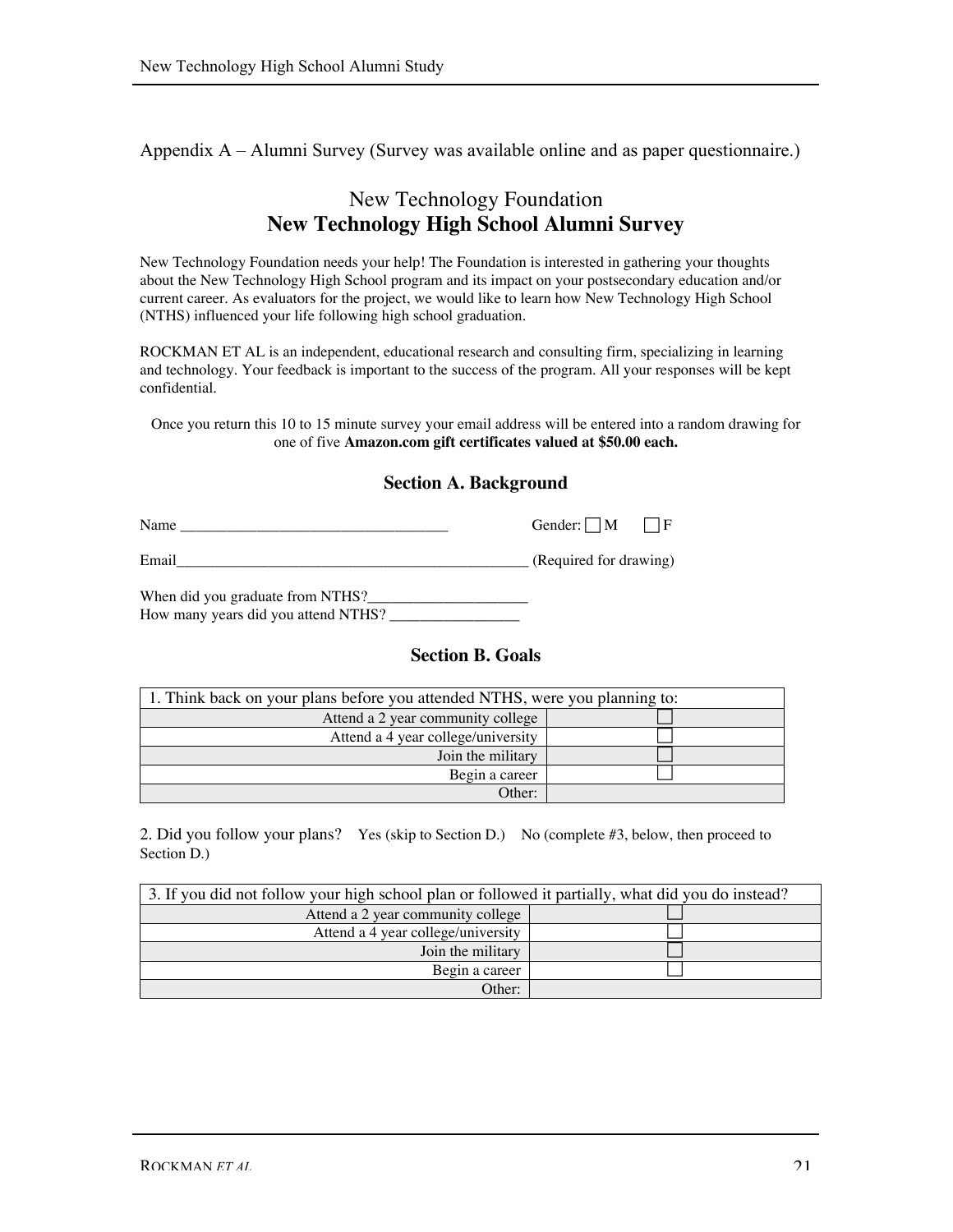## **Section C. High School Preparation**

Please think back to your high school experience. How valuable were the following NTHS characteristics in:

- successfully earning your high school diploma<br>• being successful in college or other postsecond
- being successful in college or other postsecondary schooling<br>• preparing you for the workplace and in your career
- preparing you for the workplace and in your career

Please rate each statement as it pertains to its value.

| Characteristics                           |                    | Not at all | <b>Somewhat</b> | <b>Valuable</b> | <b>Very</b> | <b>Not</b>        |
|-------------------------------------------|--------------------|------------|-----------------|-----------------|-------------|-------------------|
|                                           |                    | valuable   | valuable        |                 | valuable    | <b>Applicable</b> |
| 1. Attending a small school where you     | High School        |            |                 |                 |             |                   |
| are well known by peers and teachers.     | Postsecondary      |            |                 |                 |             |                   |
|                                           | Career             |            |                 |                 |             |                   |
| 2. Working with teams on large projects   | <b>High School</b> |            |                 |                 |             |                   |
| (collaboration).                          | Postsecondary      |            |                 |                 |             |                   |
|                                           | Career             |            |                 |                 |             |                   |
| 3. Regularly presenting information in    | High School        |            |                 |                 |             |                   |
| front of groups.                          | Postsecondary      |            |                 |                 |             |                   |
|                                           | Career             |            |                 |                 |             |                   |
| 4. Reflecting on and describing your      | <b>High School</b> |            |                 |                 |             |                   |
| abilities in a digital portfolio.         | Postsecondary      |            |                 |                 |             |                   |
|                                           | Career             |            |                 |                 |             |                   |
| 5. Successfully completing an             | High School        |            |                 |                 |             |                   |
| internship.                               | Postsecondary      |            |                 |                 |             |                   |
|                                           | Career             |            |                 |                 |             |                   |
| 6. Using technology as a tool for         | <b>High School</b> |            |                 |                 |             |                   |
| learning, communicating, and work.        | Postsecondary      |            |                 |                 |             |                   |
|                                           | Career             |            |                 |                 |             |                   |
| 7. Taking college courses while still in  | High School        |            |                 |                 |             |                   |
| high school.                              | Postsecondary      |            |                 |                 |             |                   |
|                                           | Career             |            |                 |                 |             |                   |
| 8. Experiencing an environment that       | High School        |            |                 |                 |             |                   |
| required high levels of personal          | Postsecondary      |            |                 |                 |             |                   |
| responsibility, respect for others & time | Career             |            |                 |                 |             |                   |
| management.                               |                    |            |                 |                 |             |                   |
| 9. Having a one to one computer ratio     | <b>High School</b> |            |                 |                 |             |                   |
| in your classrooms.                       | Postsecondary      |            |                 |                 |             |                   |
|                                           | Career             |            |                 |                 |             |                   |
| 10. Using real world projects to make     | <b>High School</b> |            |                 |                 |             |                   |
| classroom learning relevant and           | Postsecondary      |            |                 |                 |             |                   |
| interesting.                              | Career             |            |                 |                 |             |                   |

Use the space below to add any explanation or comment of your ratings in the table above.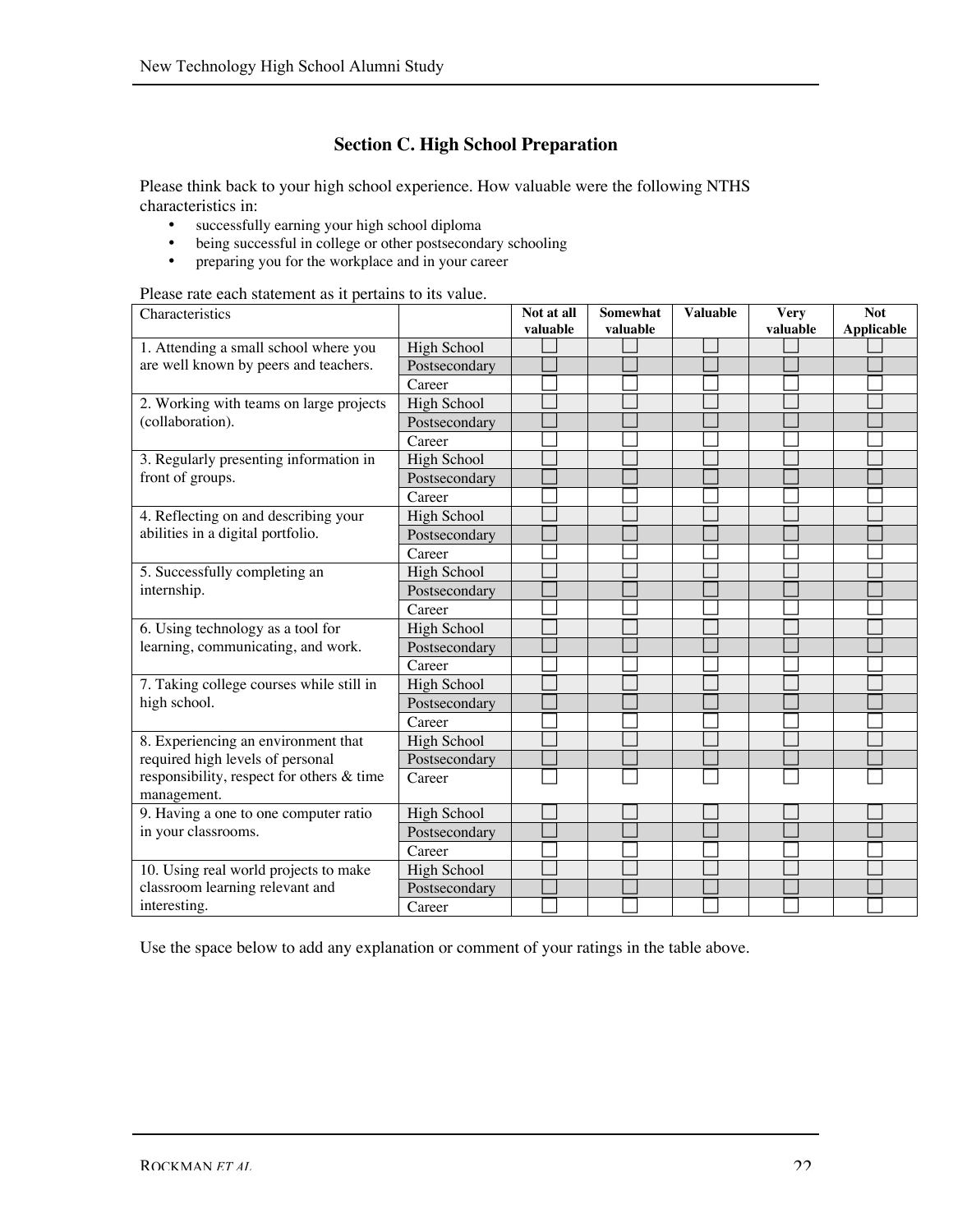|        | $\sim$ . The same $\sim$ is the set of the set of $\sim$ $\sim$ $\sim$ $\sim$ $\sim$ $\sim$ $\sim$<br>. |            |           |            |                |         |             |          |              |
|--------|---------------------------------------------------------------------------------------------------------|------------|-----------|------------|----------------|---------|-------------|----------|--------------|
|        |                                                                                                         |            |           |            |                |         |             |          |              |
| small  | collaboration                                                                                           | presenting | digital   | internship | technology     | college | overall     | personal | project-base |
| school | with peers                                                                                              | to groups  | portfolio |            | skills and use | courses | environment | computer | learning     |
|        |                                                                                                         |            |           |            |                |         |             |          |              |

11. Now think about the 10 characteristics listed in the table above.

Choose 2 that have proven to be the most valuable to you.

11a. Please explain briefly how the two characteristics you chose were valuable beyond high school.

#### **Section D. Postsecondary Education**

- 1. Are you currently attending a college/university or training program?  $\Box$  Yes  $\Box$  No (if No, skip 2,3,4.)
- 2. What type of school, college/university are you attending?

| $r_{01}$ nin $\alpha$      | $V$ r<br>college | $\mathbf{V}$<br>. . | :/professiona<br><i>raduate</i> |
|----------------------------|------------------|---------------------|---------------------------------|
| /school<br>0.480338<br>pro |                  | college/university  | school                          |

- 3. When do you anticipate graduating? \_\_\_\_\_\_\_\_\_\_\_\_\_\_\_\_\_\_\_\_
- 4. What is your primary area of study?  $\frac{1}{2}$

## **If you completed a degree or graduated from a 2 yr. or 4 yr. college/university, complete 5,6,7. If not, skip to Section E.**

5. How long after you graduated from NTHS did you enroll in a school, college, or university?

| Within the first vr.  | <b>Vrs</b><br>atter<br>TΩ | atter<br><b>V<sub>TC</sub></b> | not attend<br>лd |
|-----------------------|---------------------------|--------------------------------|------------------|
| graduation '<br>after | graduation                | graduation                     | college          |

| 6. What is the highest level of education you have earned since graduating high school? |  |  |  |  |
|-----------------------------------------------------------------------------------------|--|--|--|--|
| Diploma or degree from a training program                                               |  |  |  |  |
| Associate Degree                                                                        |  |  |  |  |
| BA or BS                                                                                |  |  |  |  |
| MA or MS                                                                                |  |  |  |  |
| PhD or professional degree (e.g. law, medicine)                                         |  |  |  |  |

7. From which college or university did you graduate? \_\_\_\_\_\_\_\_\_\_\_\_\_\_\_\_\_\_\_\_\_\_\_\_\_\_\_

#### **Section F. Career (If you are in school full time skip to section F)**

1. How much do you work now?

| 11<br>—<br>Fu<br>tıme | $\mathbf{m}$ e | loved<br>------ |
|-----------------------|----------------|-----------------|
|                       |                |                 |

2. What is your primary job? \_\_\_\_\_\_\_\_\_\_\_\_\_\_\_\_\_\_\_\_\_\_\_\_\_\_\_\_\_\_\_\_\_\_\_\_\_\_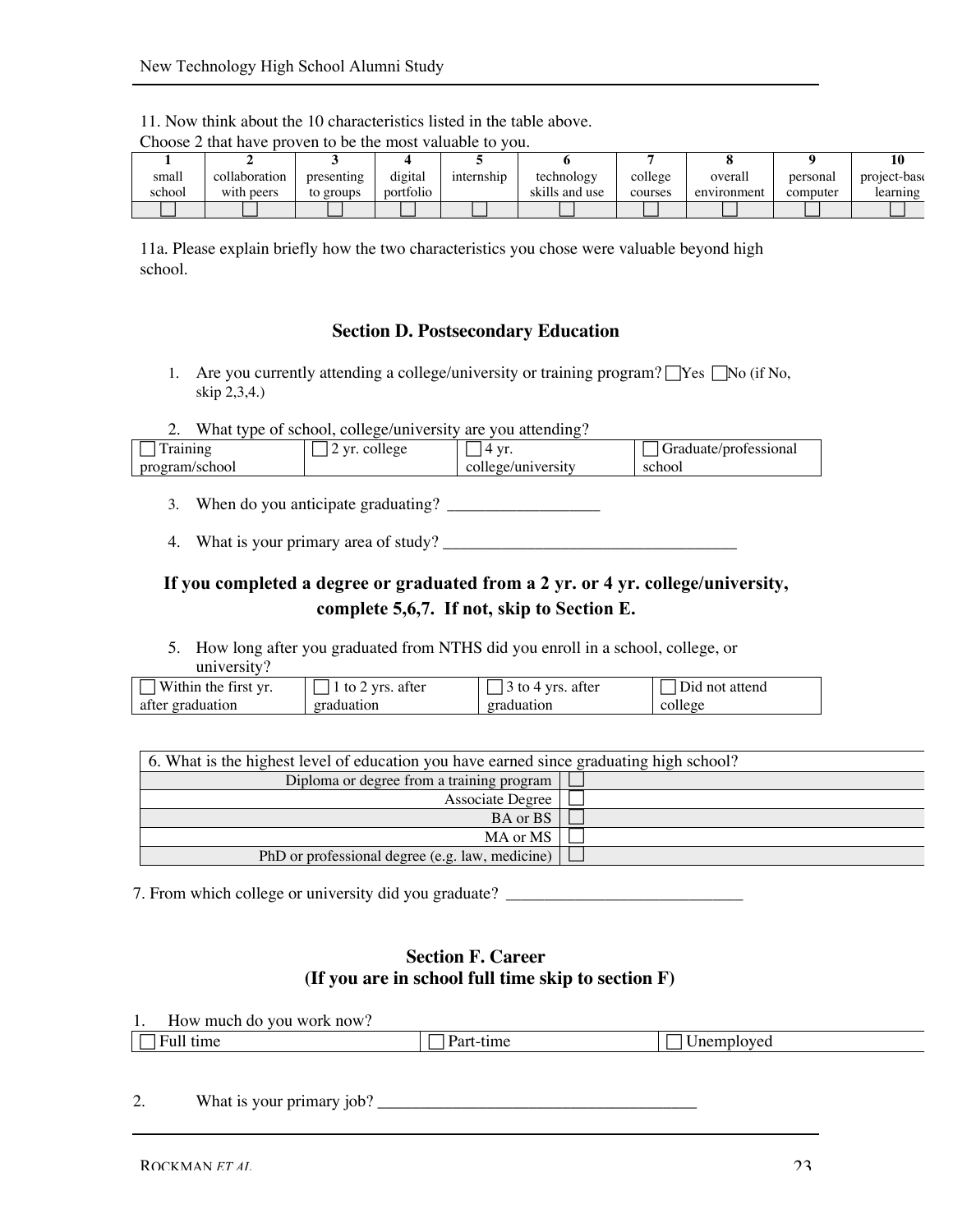#### 3. What is your approximate annual salary?

| ------------<br>----- |             |             |              |           |
|-----------------------|-------------|-------------|--------------|-----------|
| under \$30,000        | \$30,000 to | \$51,000 to | $$76,000$ to | over      |
|                       | \$50,000    | \$75,000    | \$100,000    | \$100,000 |

| 4. What level of education is required for your current job? |  |
|--------------------------------------------------------------|--|
| Training program/school                                      |  |
| 2 yr. college                                                |  |
| 4 yr. College/university                                     |  |
| Graduate/Professional school                                 |  |
| None is required                                             |  |

## **Section F. Technology Use and Preparation**

1. How prepared were you to use or do the following technology-based activities after graduating from NTHS?

|                                                    | Not at all | Somewhat | <b>Prepared</b> | <b>Very</b>     |
|----------------------------------------------------|------------|----------|-----------------|-----------------|
|                                                    | prepared   | prepared |                 | <b>Prepared</b> |
| Do basic computer trouble shooting (freezes, lost  |            |          |                 |                 |
| documents, etc)                                    |            |          |                 |                 |
| Create a complex document (e.g. newsletter) on the |            |          |                 |                 |
| computer.                                          |            |          |                 |                 |
| Use data processing programs (Excel, databases)    |            |          |                 |                 |
| Use presentation software (PowerPoint,             |            |          |                 |                 |
| Hyperstudio, Photoshop)                            |            |          |                 |                 |
| Use peripheral equipment (digital camera, scanner, |            |          |                 |                 |
| video camera)                                      |            |          |                 |                 |
| Find, insert and manipulate graphics               |            |          |                 |                 |
| Create an edited video/iMovie                      |            |          |                 |                 |
| Use computational tools (graphing calculator,      |            |          |                 |                 |
| probeware)                                         |            |          |                 |                 |
| Create an e-portfolio                              |            |          |                 |                 |
| Create a Web site                                  |            |          |                 |                 |

## **Section G. Overall**

1. To what extent do you believe that ...

|                                                      | Not at all | A little | Some | A great |
|------------------------------------------------------|------------|----------|------|---------|
|                                                      |            |          |      | deal    |
| Attending NTHS impacted your decision to apply to    |            |          |      |         |
| college or university                                |            |          |      |         |
| NTHS influenced your decisions about your primary    |            |          |      |         |
| area of study or employment                          |            |          |      |         |
| You have been able to apply what you learned at NTHS |            |          |      |         |
| to your academic or career life after high school    |            |          |      |         |

2. Please give a brief example of how you have applied what you learned at NTHS.